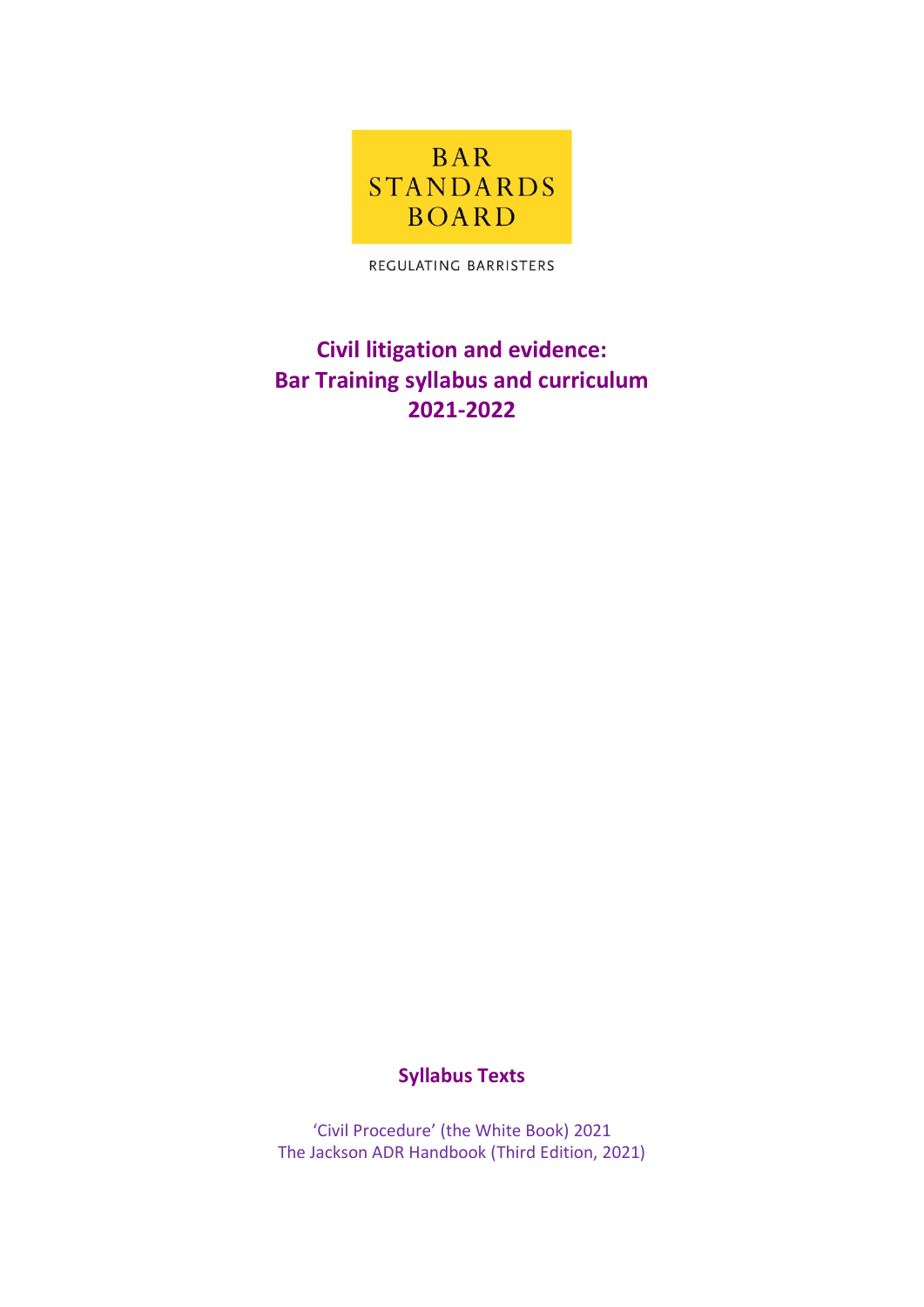### **Introduction**

The syllabus for the centrally set assessments in Civil Litigation is based on the principle that the Civil Litigation course should prepare students for pupillage and the early years of practice at the Civil Bar, and that the syllabus should focus upon the fundamental principles, key rules and core elements of civil litigation and civil dispute resolution.

The Civil Litigation syllabus is assessed in two papers. Paper 1 is a closed book assessment, covering all topic areas of the extended syllabus. Paper 2 is an open book assessment, again covering all topic areas of the extended syllabus, into which candidates are able to take Volumes 1 and 2 of 'Civil Procedure' (the White Book).

The syllabus makes clear what material may be examinable in both Papers 1 and 2 and is derived from Volumes 1 and 2 of 'Civil Procedure' (the White Book) 2021, and (for Paper 1 only) The Jackson ADR Handbook (Third Edition, 2021) Oxford University Press.

**Marc Howe, Oxford Brookes University Philip Turton, Ropewalk Chambers 6 September 2021**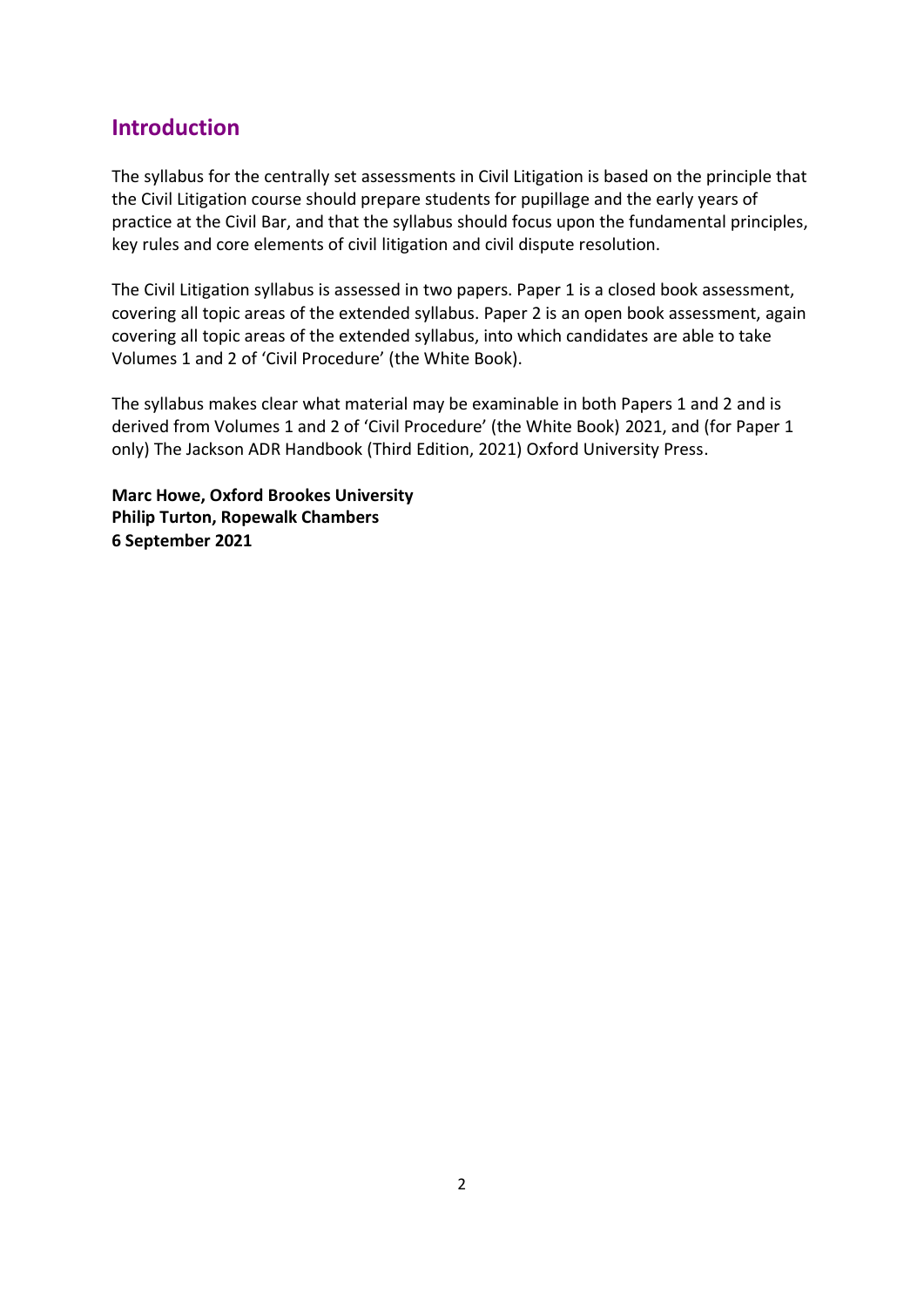### Required Content for the Centrally Set Assessments in Civil Litigation 2021- 2022

## **1 General Matters**

- 1. the allocation of business between the High Court and County Courts
- 2. the overriding objective
- 3. the duty of the court to manage cases
- 4. general principles of Alternative Dispute Resolution (ADR)
- 5. timing the use of ADR

- 1. Examinable material on the allocation of business between the High Court and County Courts will consist of where to start proceedings. The relevant material is addressed in CPR 7.1; and PD7A paragraphs 1 and 2.1-2.5.
- 2. Examinable material on the overriding objective will consist of the overriding objective; application by the court of the overriding objective; and the duty of the parties to help the court to further the overriding objective. The relevant material is addressed in CPR 1.1-1.3.
- 3. Examinable material on the duty of the court to manage cases will consist of the duty of the court to manage cases; encouraging co-operation between parties; helping parties to settle; and encouraging the use of alternative dispute resolution (ADR) procedure. The relevant material is addressed in CPR 1.4; and the commentary on the overriding objective at paragraphs 1.4.4, 1.4.9 and 1.4.11 of Volume 1 of 'Civil Procedure' (the White Book) 2021.
- 4. Examinable material on general principles of Alternative Dispute Resolution (ADR) will consist of general principles of ADR; compulsion to use ADR; motivations for the use of ADR; criteria for the selection of an ADR option; when ADR may not be appropriate; roles and responsibilities of lawyers and parties in ADR; duties under the Civil Procedure Rules; the role of a lawyer in advising on ADR; authority to settle; the approach of the courts to ADR; judicial encouragement of ADR; whether the courts can compel the parties to use ADR; case management powers and ADR; directions questionnaires and ADR; granting stays for ADR; sanctions for refusing to engage in ADR processes; unreasonable refusal to consider ADR; other factors considered by the court; the claimant's failure to initiate ADR processes; silence in the face of an invitation to use ADR; and practical steps which should be taken by a party to avoid sanctions. The relevant material is addressed in paragraphs 1.22-23; 2.30-2.61; 4.02-4.03, 4.07-4.08; 9.05, 9.06-9.07, 9.11-9.12, 9.20, 9.22-9.25; and 11.07-11.23, 11.34-11.37, 11.59-11.61, and 11.63-11.64 of The Jackson ADR Handbook (Third Edition, 2021). Students should also be able to refer to the following specific leading case authority by name: *Halsey.*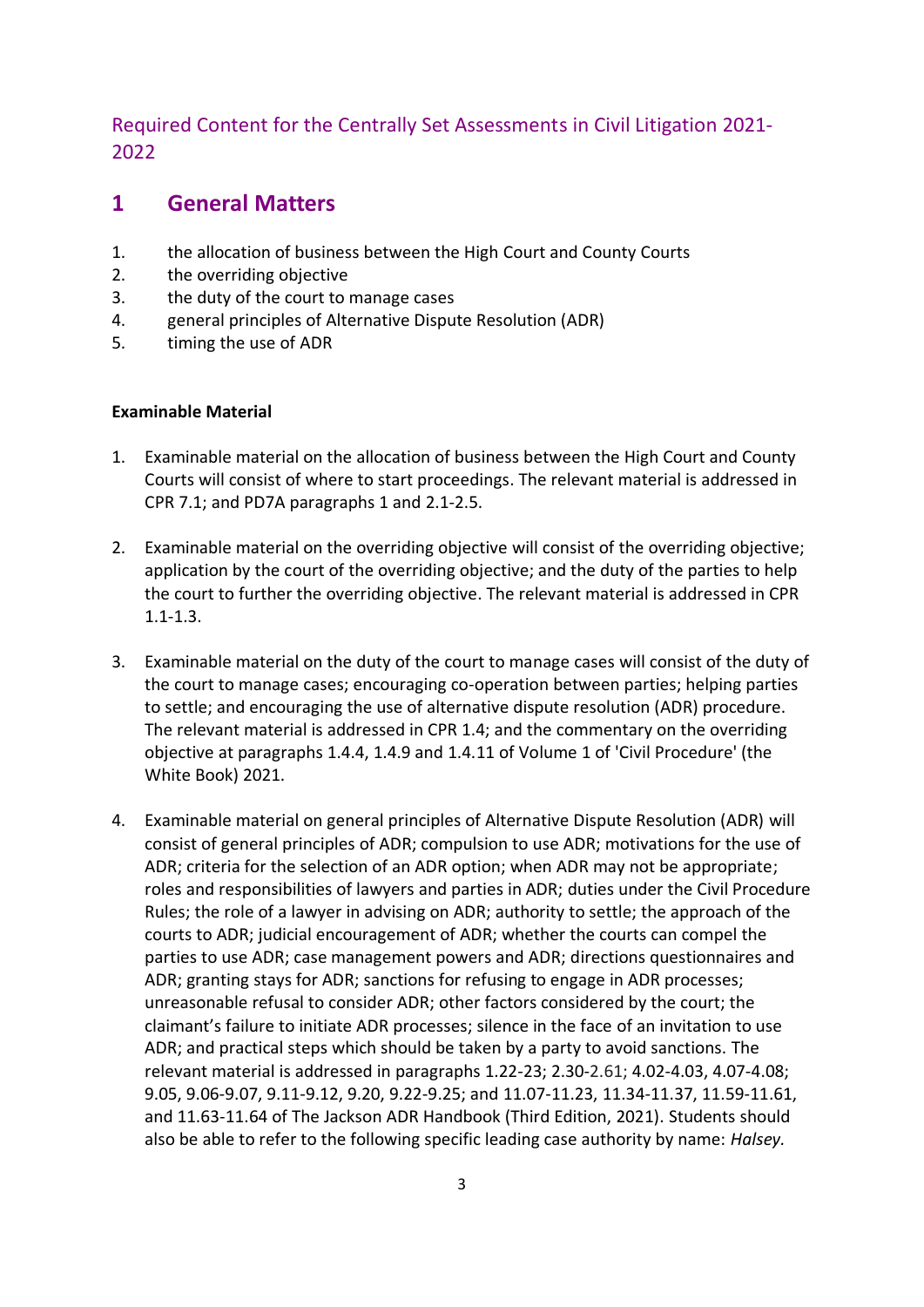5. Examinable material on timing the use of ADR will consist of timing the use of ADR in relation to the progress of a case; procedural factors relevant to timing; the use of ADR at an interim stage; and practical factors relevant to timing. The relevant material is addressed in paragraphs 3.04-3.11, 3.14-3.16, and 3.24-3.34 of The Jackson ADR Handbook (Third Edition, 2021).

### **Explanatory material which will NOT be assessed**

To complement understanding of the examinable material set out above, students may find it helpful to be familiar with paragraphs 1.01-1.10; 2.02-2.24; 2.27; and 11.01-11.03 of The Jackson ADR Handbook (Third Edition, 2021)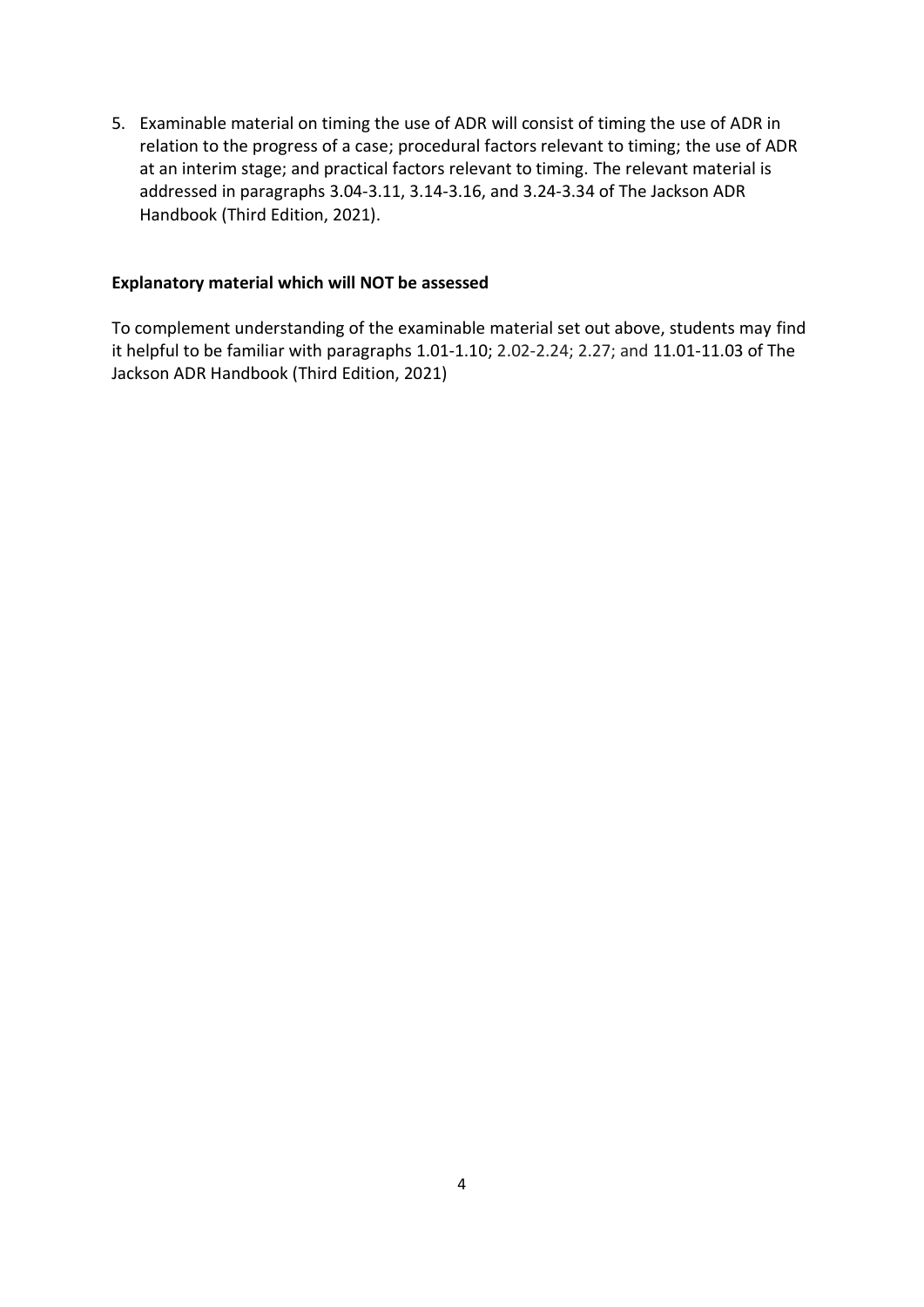## **2 Limitation**

- 1. accrual of causes of action
- 2. limitation periods in cases of tort, latent damage, personal injury, fatal accident, contract, and contribution claims

- 1. Examinable material on accrual of causes of action will include the date from which limitation is calculated; and the date when an action is 'brought'. The relevant material is addressed in the commentary at paragraphs 8-3.1 and 8.3-2 of Volume 2 of 'Civil Procedure' (the White Book) 2021.
- 2. Examinable material on limitation periods in cases of tort, latent damage, personal injury, fatal accident, contract, and contribution claims will consist of the time limit for actions founded on tort; the time limit for actions founded on simple contract; the special time limit for claiming contribution; the special time limit for actions in respect of personal injuries; the special time limit for actions under Fatal Accidents legislation; the definition of date of knowledge for actions in respect of personal injuries and actions under Fatal Accidents legislation; the special time limit for negligence actions where facts relevant to the cause of action are not known at the date of accrual; knowledge of the claimant in negligence actions; the overriding time limit for negligence actions not involving personal injuries; the time limit for actions to enforce judgments; extension of limitation period in case of disability; postponement of limitation period in case of fraud, concealment or mistake; and discretionary exclusion of time limit for actions in respect of personal injuries or death. The relevant material is addressed in the Limitation Act 1980 sections 2, 5, 10, 11, 12, 14, 14A, 14B, 24, 28, 32, 33 and 38(2), at section 8-4 to 8-119 of Volume 2 of 'Civil Procedure' (the White Book) 2021; and in the commentary at 8-38 and the first two sub-paragraphs at 8-43 of Volume 2 of 'Civil Procedure' (the White Book) 2021.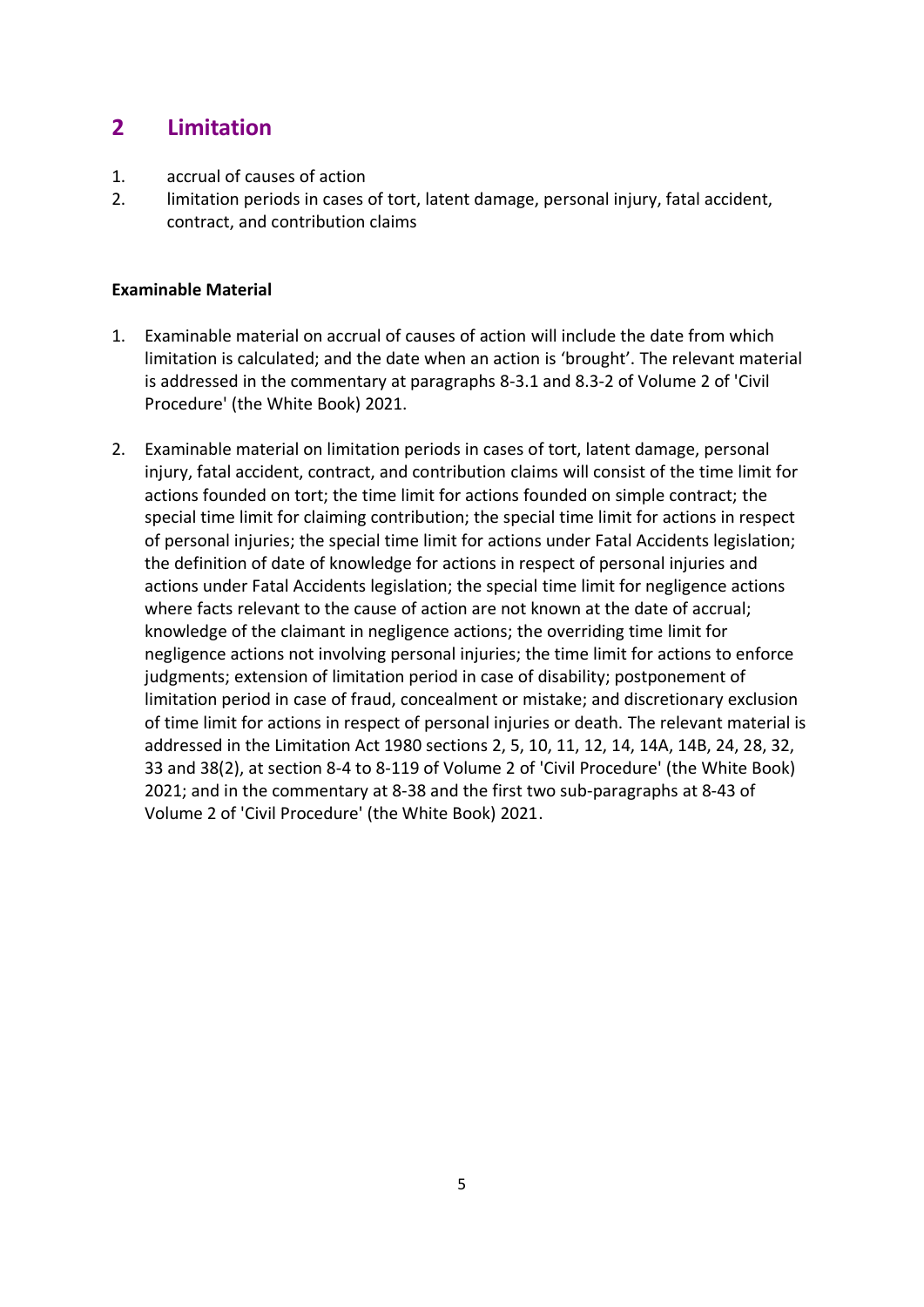## **3 Pre-action Conduct**

- 1. the Practice Direction (Pre-Action Conduct and Protocols)
- 2. the Practice Direction for Personal Injury Claims
- 3. consequences of non-compliance
- 4. ADR prior to the issue of proceedings

- 1. Examinable material on the Practice Direction (Pre-Action Conduct and Protocols) will consist of the objectives of pre-action conduct and protocols; proportionality; steps before issuing a claim at court; experts; stocktake and list of issues; limitation; application of the protocols; and pre-action applications. The relevant material is addressed in paragraphs 1-7, 12 and 17 of the Practice Direction (Pre-Action Conduct and Protocols) at paragraphs C1-001 to C1-005, C1-007 and C1-009 of Volume 1 of 'Civil Procedure' (the White Book) 2021; and in the commentary on the Practice Direction (Pre-Action Conduct and Protocols) at paragraphs C1A-005 and C1A-007 of Volume 1 of 'Civil Procedure' (the White Book) 2021.
- 2. Examinable material on the Pre-Action Protocol for Personal Injury Claims will consist of the general aim of the protocol; letter of notification; rehabilitation; letter of claim; the response; disclosure; negotiations following an admission; quantification of loss; and stocktake. The relevant material is addressed in paragraphs 1-8 and 10-11 of the Pre-Action Protocol for Personal Injury Claims at paragraphs C2-001 to C2-013 and C2-015 to C2-016 of Volume 1 of 'Civil Procedure' (the White Book) 2021; and in the commentary on the Pre-Action Protocol for Personal Injury Claims at paragraphs C2A-001 to C2A-003 of Volume 1 of 'Civil Procedure' (the White Book) 2021.
- 3. Examinable material on consequences of non-compliance will consist of compliance with the Practice Direction (Pre-Action Conduct and Protocols) and protocols; the court's role in compliance with the Practice Direction (Pre-Action Conduct and Protocols) and protocols; insufficient response to a proposal to use ADR; potential justifications for non-compliance with pre-action requirements; failure to comply with pre-action protocols; and silence in the face of an invitation to use ADR. The relevant material is addressed in paragraphs 13-16 of the Practice Direction (Pre-Action Conduct and Protocols) at paragraph C1-008 of Volume 1 of 'Civil Procedure' (the White Book) 2021; paragraphs 1.4 and 1.5 of the Pre-Action Protocol for Personal Injury Claims at paragraph C2-001 of Volume 1 of 'Civil Procedure' (the White Book) 2021; the commentary on the Practice Direction (Pre-Action Conduct and Protocols) at paragraph C1A-006 of Volume 1 of 'Civil Procedure' (the White Book) 2021; the commentary on the Pre-Action Protocol for Personal Injury Claims at paragraph C2A-005 of Volume 1 of 'Civil Procedure' (the White Book) 2021; and paragraphs 8.23-8.25, 11.05-11.06 and 11.60 of The Jackson ADR Handbook (Third Edition, 2021).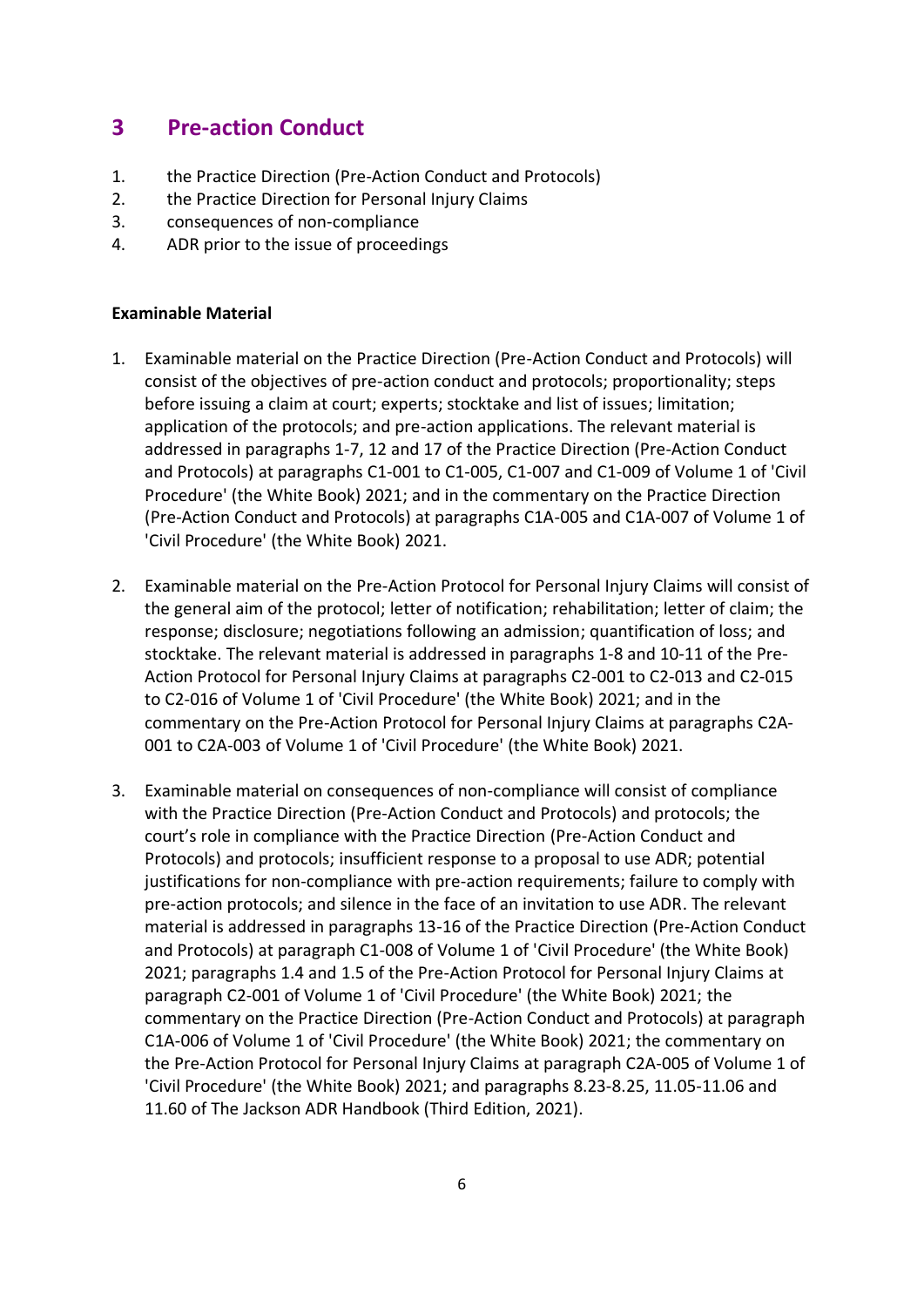4. Examinable material on ADR prior to the issue of proceedings will consist of settlement and ADR; alternative dispute resolution under the Pre-Action Protocol for Personal Injury Claims; ADR where no proceedings have been issued. The relevant material is addressed in paragraphs 8-11 of the Practice Direction (Pre-Action Conduct and Protocols) at paragraph C1-006 of Volume 1 of 'Civil Procedure' (the White Book) 2021; paragraph 9 of the Pre-Action Protocol for Personal Injury Claims at paragraph C2-014 of Volume 1 of 'Civil Procedure' (the White Book) 2021; and paragraph 8.03 of The Jackson ADR Handbook (Third Edition, 2021).

### **Explanatory material which will NOT be assessed:**

To complement understanding of the examinable material set out above, students may find it helpful to be familiar with the commentary on the Practice Direction (Pre-Action Conduct and Protocols) at paragraphs C1A-001, C1A-002 and C1A-004 of Volume 1 of 'Civil Procedure' (the White Book) 2021; and paragraphs 8.01-8.02; and 11.01-11.03 of The Jackson ADR Handbook (Third Edition, 2021)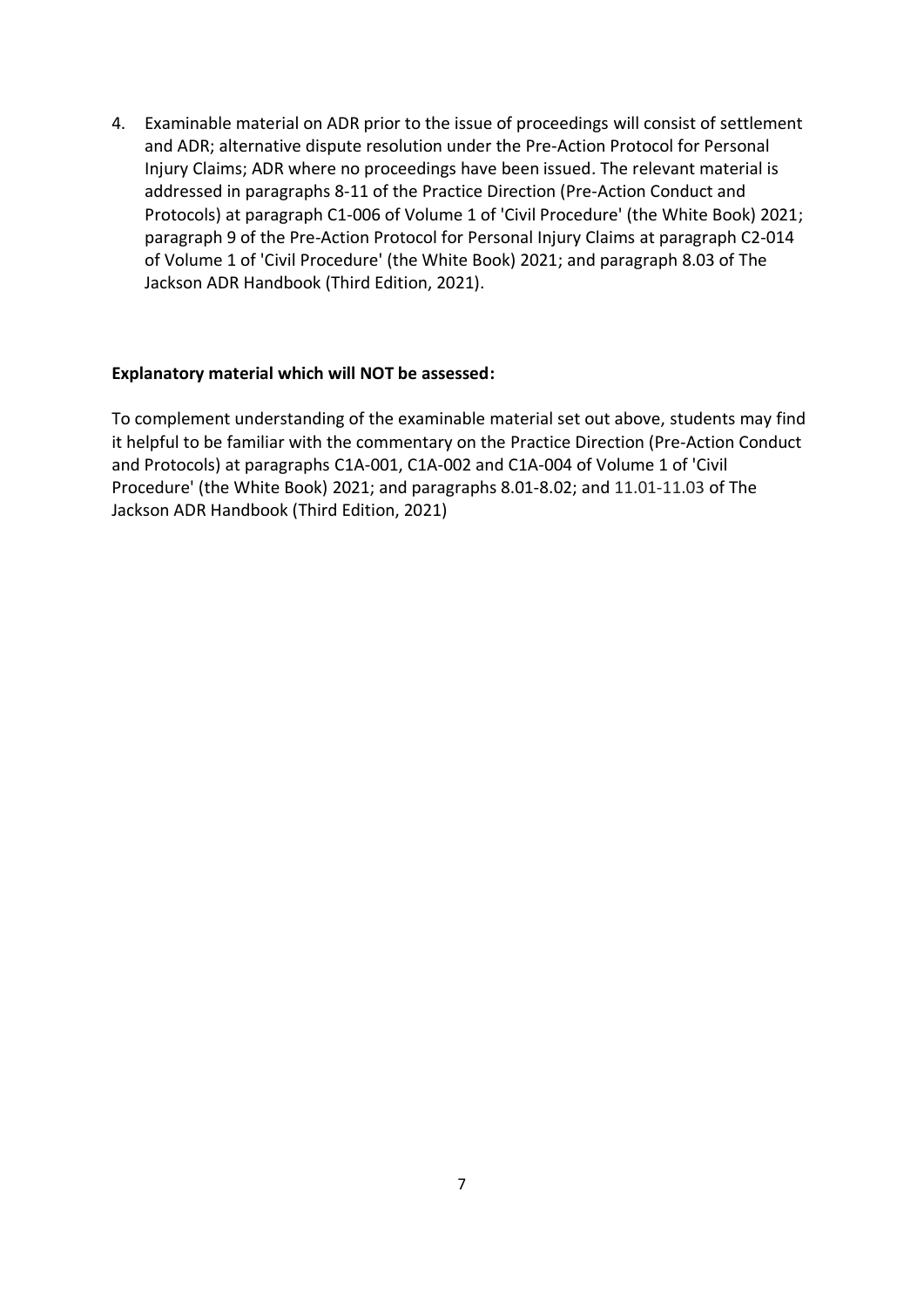# **4. Alternative Dispute Resolution: Adjudicative Options**

- 1. arbitration
- 2. expert (or neutral) determination

### **Examinable Material**

- 1. Examinable material on arbitration will consist of fundamental concepts in arbitration; arbitration requirements; starting the arbitration claim; arbitration claim form; stay of legal proceedings; commencement; procedure in arbitrations; privacy and confidentiality; arbitration awards; enforcement of awards; and appeals. The relevant material is addressed in CPR 62.2-62.4 and 62.8 at Section 2E-8 to 2E-16 of Volume 2 of 'Civil Procedure' (the White Book) 2021; the commentary on section 9 of the Arbitration Act 1996 at paragraphs 2E-107 (first three paragraphs), 2E-111 (first two paragraphs) and 2E-112 (first paragraph) of Volume 2 of 'Civil Procedure' (the White Book) 2021; and paragraphs 25.01-25.26 of The Jackson ADR Handbook (Third Edition, 2021).
- 2. Examinable material on expert (or neutral) determination will consist of expert determination; cases suitable for expert determination; contractual nature of expert determination; expert determination procedure; nature of the decision in expert determination; ignoring an expert determination clause; grounds for challenging the decision; procedure for making a challenge; and enforcing a decision. The relevant material is addressed in paragraphs 24.01-24.05, 24.07, 24.09-24.10, 24.15, 24.19, 24.24-24.25, 24.31, and 24.53-24.54 of The Jackson ADR Handbook (Third Edition, 2021)

### **Explanatory material which will NOT be assessed:**

To complement understanding of the examinable material set out above, students may find it helpful to be familiar with the Arbitration Act 1996 at Section 2E-84 onwards of Volume 2 of 'Civil Procedure' (the White Book) 2021.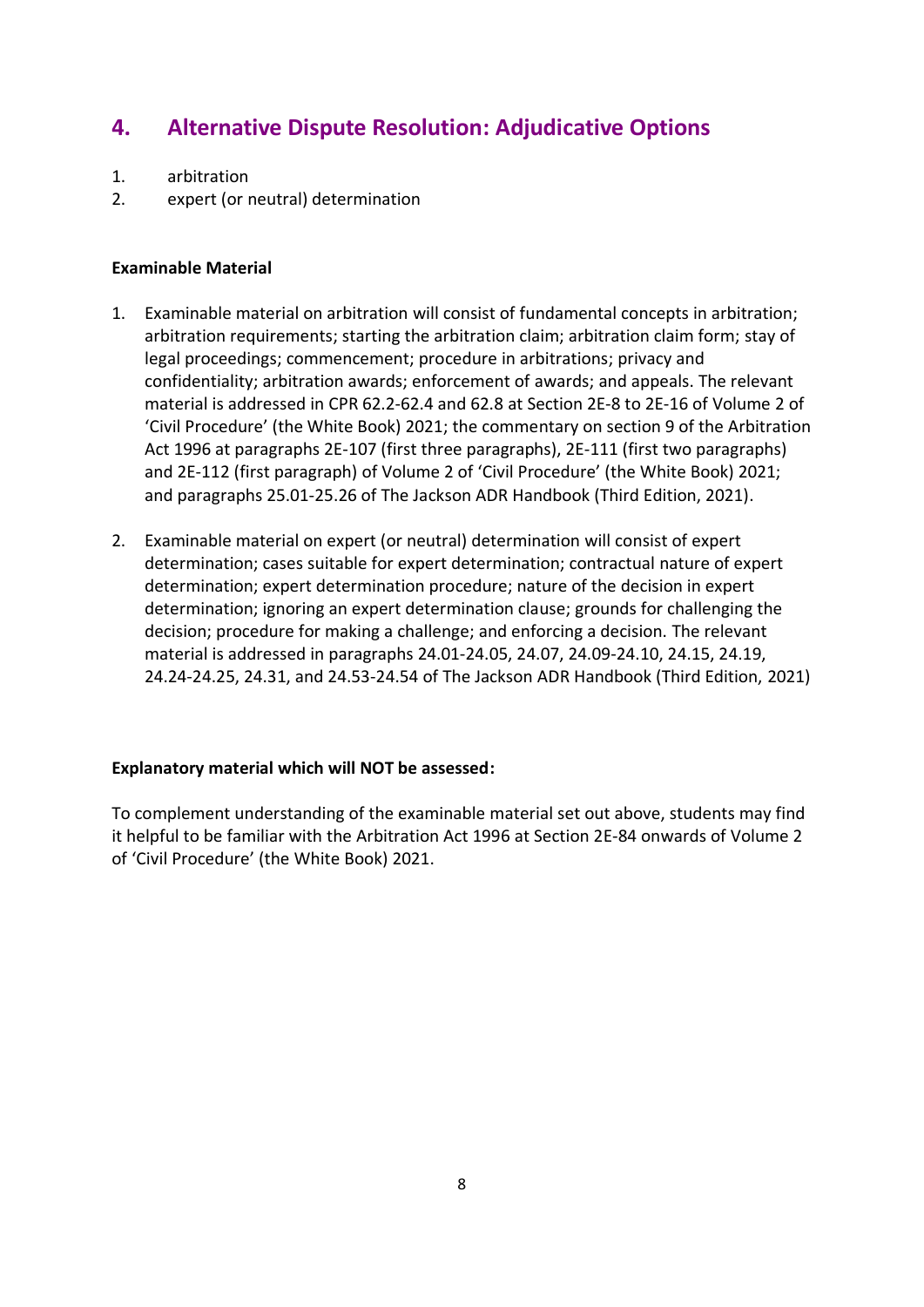# **5. Alternative Dispute Resolution: Non-Adjudicative Options**

- 1. early neutral evaluation
- 2. conciliation and mediation

### **Examinable Material**

- 1. Examinable material on early neutral evaluation will consist of early neutral evaluation; the stage at which early neutral evaluation should be employed; when early neutral evaluation should be used; early neutral evaluation procedure; and judicial evaluation. The relevant material is addressed in paragraphs 22.01-22.07, 22.10-22.13 and 22.15 of The Jackson ADR Handbook (Third Edition, 2021).
- 2. Examinable material on conciliation and mediation will consist of conciliation; general principles of mediation; disputes suitable for mediation; the timing of mediation; the mediator's role at the mediation; ethical conduct required of the mediator; confidentiality in mediation; the without prejudice rule in mediation; legal advice privilege in mediation; attendees at the mediation; the position statements; the key supporting documents; and the stages in mediation. The relevant material is addressed in paragraphs 2.27, 23.03, 13.08-13.10, 13.11-13.15, 13.24-13.27, 13.32-13.42, 13.47- 13.56, 13.57-13.61, 13.62, 14.49, 14.61, 14.73-14.74, and 15.04-15.05 (including Figure 15.1) of The Jackson ADR Handbook (Third Edition, 2021).

### **Explanatory material which will NOT be assessed:**

To complement understanding of the examinable material set out above, students may find it helpful to be familiar with paragraphs 13.22-13.23, and 13.29-13.31 of The Jackson ADR Handbook (Third Edition, 2021)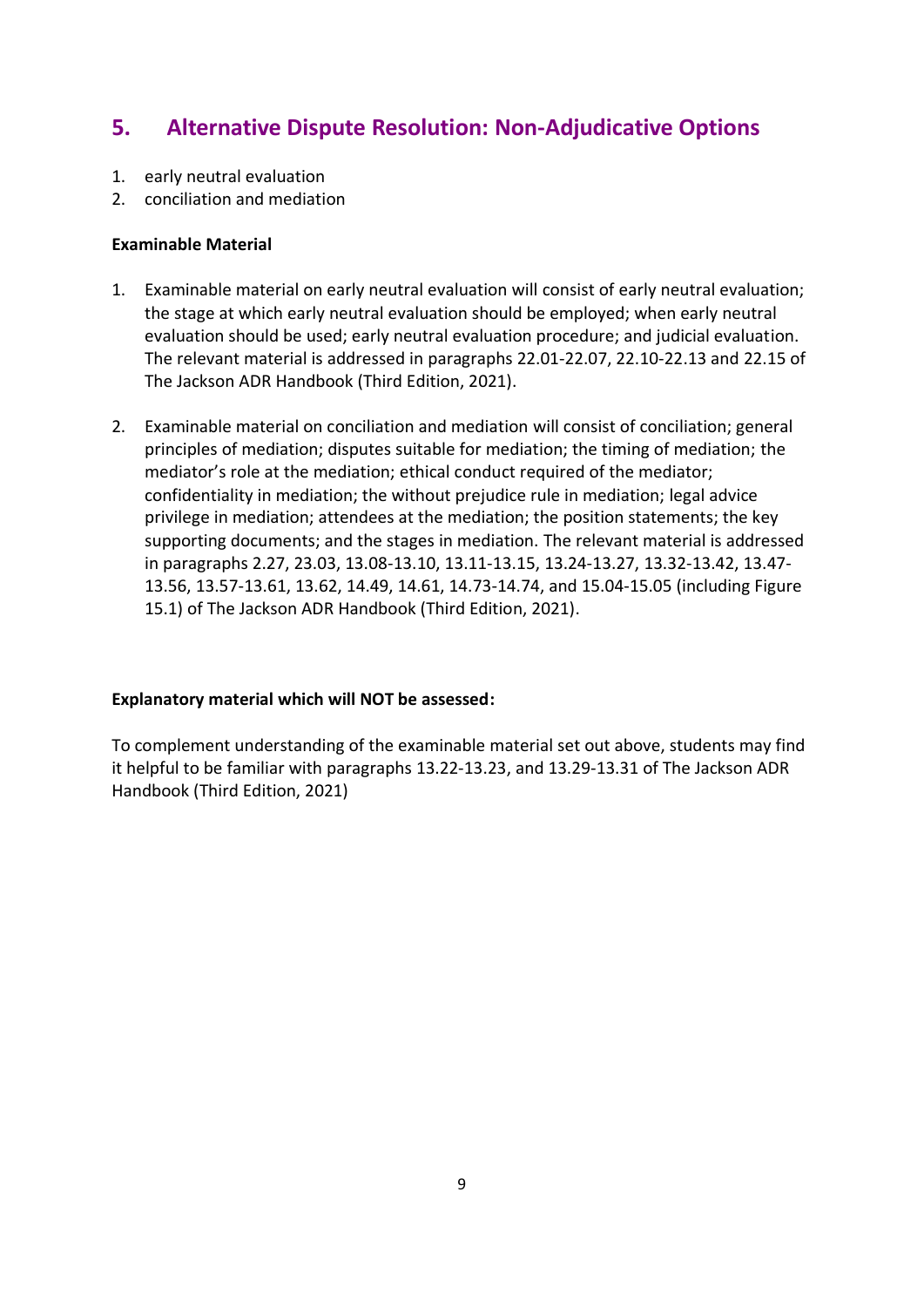## **6 Commencing Proceedings**

- 1. the Part 7 procedure
- 2. validity, extension and service of claim forms
- 3. service of other court documents within the jurisdiction
- 4. the Part 8 procedure

- 1. Examinable material on the Part 7 procedure will consist of where to start proceedings; how to start proceedings; the right to use one claim form to start two or more claims; title of proceedings; start of proceedings; particulars of claim; and statement of truth*.* The relevant material is addressed in CPR 7.2-7.3; CPR 7.6; PD7A paragraphs 1, 2.1-2.5, 4.1-4.2, 5.1-5.5, 6.1-6.2, 7.1-7.3 and 8.1- 8.2; the commentary in the first two paragraphs of 7.6.2, and the first two paragraphs of 7.6.3 of Volume 1 of 'Civil Procedure' (the White Book) 2021; and paragraphs 4, 4A, 5 and 9 of the High Court and County Courts Jurisdiction Order 1991 (SI 1991/724), at section 9B-935 to 9B-948 of Volume 2 of 'Civil Procedure' (the White Book) 2021.
- 2. Examinable material on validity, extension and service of claim forms will consist of service of a claim form; extension of time for serving a claim form; methods of service; who is to serve the claim form; personal service; general provisions regarding where to serve the claim form; service on a solicitor within the United Kingdom; service of the claim form where before service the defendant gives an address at which the defendant may be served; service of the claim form where the defendant does not give an address at which the defendant may be served; service of the claim form by contractually agreed method; deemed service; service of the claim form by an alternative method or at an alternative place; when service may be by document exchange (DX); how service is effected by post, an alternative service provider or DX; service by fax or other electronic means; personal service on a company or other corporation; and service by the court. The relevant material is addressed in CPR 6.1-6-9, 6.11, 6.14, 6.15; CPR 7.4- 7.5; and PD6A paragraphs 1-4, 6 and 8.
- 3. Examinable material on service of other court documents within the jurisdiction will consist of methods of service; who is to serve; personal service; service on children and protected parties; deemed service; service by an alternative method or at an alternative place; when service may be by document exchange (DX); how service is effected by post, an alternative service provider or DX; service by fax or other electronic means; service by the court; and deemed service of a document other than a claim form. The relevant material is addressed in CPR 6.20-6.22 and 6.25-6.27; and PD6A paragraphs 1- 4, 8 and 10.
- 4. Examinable material on the alternative procedure for claims under Part 8 CPR will consist of the types of claim in which the Part 8 procedure may be used; contents of the claim form; acknowledgement of service; consequence of not filing an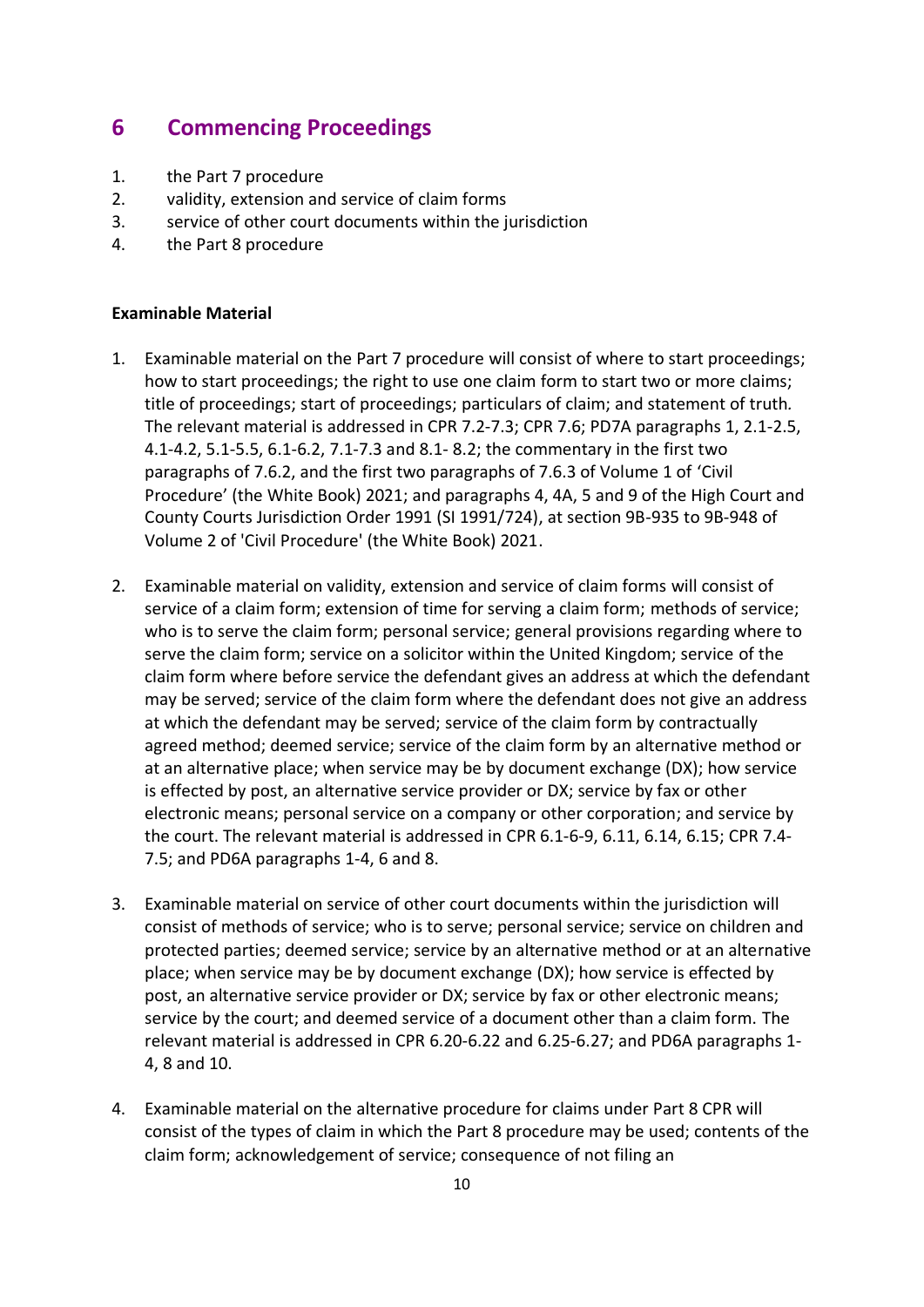acknowledgement of service; filing and serving written evidence; evidence in Part 8 claims; procedure where the defendant objects to use of the Part 8 procedure; and modifications to the general rules. The relevant material is addressed in CPR 8.1-8.2, 8.3-8.4, 8.5-8.6 and 8.8-8.9; and PD8A paragraphs 3 and 7.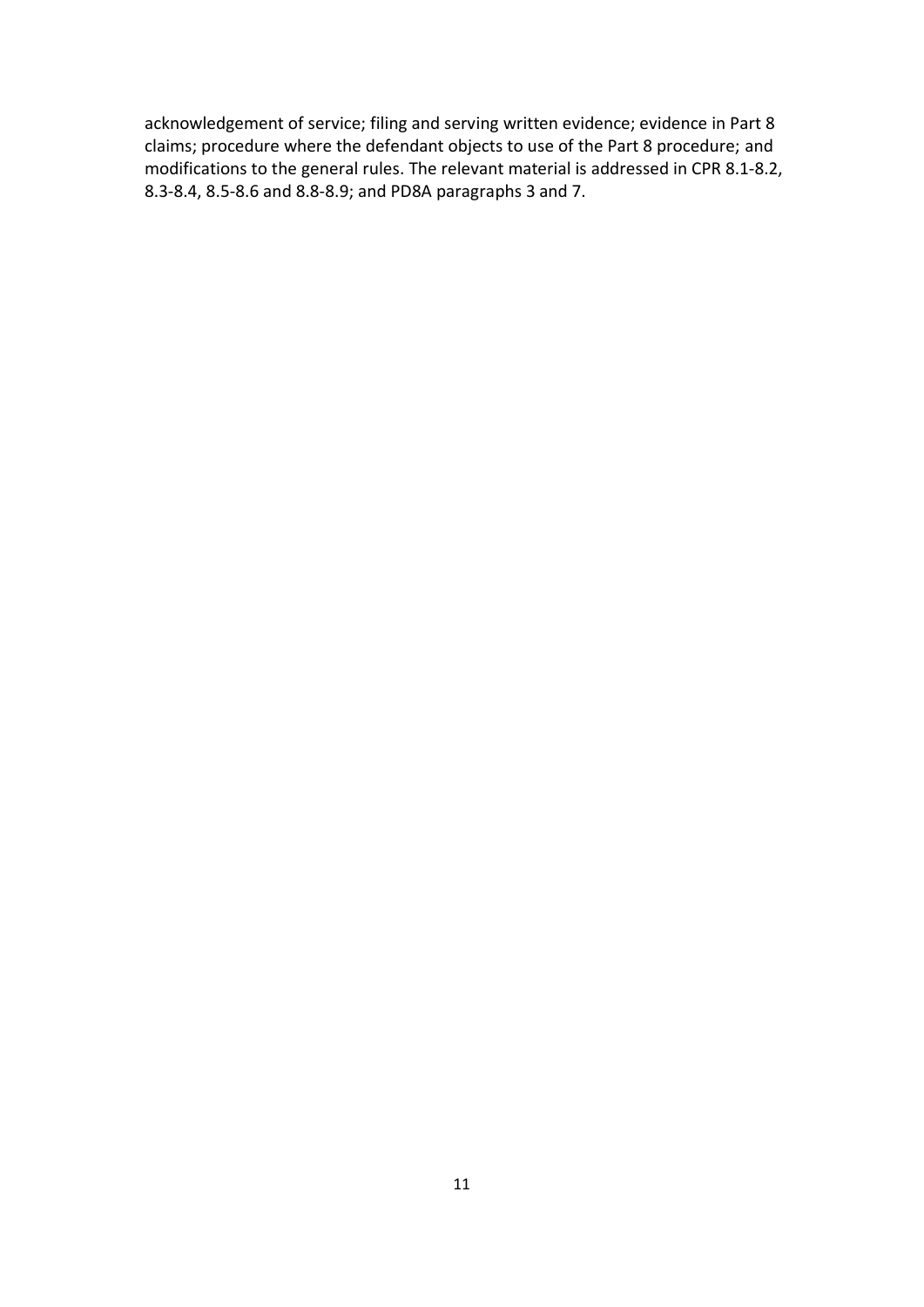# **7 Parties**

- 1. partnerships, sole traders, LLPs and companies, trusts and deceased persons
- 2. children and persons suffering from mental incapacity

- 1. Examinable material on partnerships, sole traders, LLPs and companies, trusts and deceased persons will consist of bringing claims against partnerships, sole traders, LLPs and companies; bringing claims against trusts and deceased persons; representation of beneficiaries by trustees, executors or administrators; and death. The relevant material is addressed in CPR 7.2A; CPR 19.7A and 19.8; and PD7A paragraphs 5A and 5C.
- 2. Examinable material on children and persons suffering from mental incapacity will consist of bringing and settling proceedings involving children and protected parties; the requirement for a litigation friend in proceedings by or against children and protected parties; the stage of proceedings at which a litigation friend becomes necessary; who may be a litigation friend without a court order; settlement or compromise by or on behalf of a child or protected party before the issue of proceedings; settlement or compromise by or on behalf of a child or protected party after proceedings have been issued; and control of money recovered by or on behalf of a child or protected party. The relevant material is addressed in CPR 21.1-21.4 and 21.10-21.11; and PD 21 paragraphs 5-6.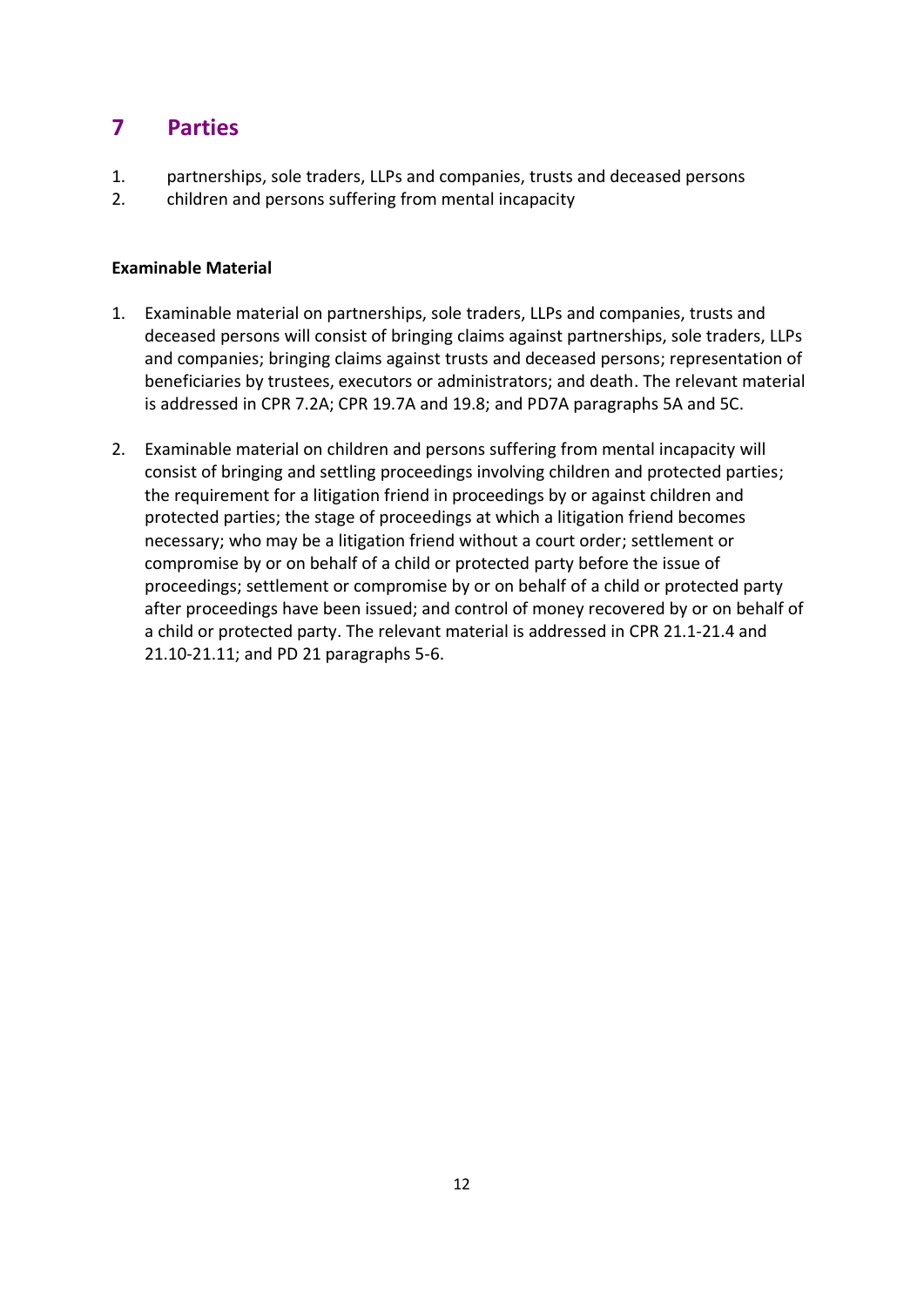## **8 Statements of Case**

- 1. claim forms and particulars of claim
- 2. acknowledgement of service, defences, replies, counterclaims
- 3. the effect of not responding to an allegation in a statement of case

- 1. Examinable material on claim forms and particulars of claim will consist of the claim form; contents of the claim form; statement of value to be included in the claim form; particulars of claim; contents of the particulars of claim; particulars of claim in personal injury claims; other matters to be included in particulars of claim; matters which must be specifically set out in the particulars of claim if relied on. The relevant material is addressed in CPR 16.1-16.4; PD 16 paragraphs 1-3, 4.1-4.3, 4.4 and 7-9; and section 35A Senior Courts Act and section 69 County Courts Act, at paragraphs 9A-122 and 9A-554 of Volume 2 of 'Civil Procedure' (the White Book) 2021
- 2. Examinable material on acknowledgement of service, defences, replies, counterclaims will consist of acknowledgement of service; consequence of not filing an acknowledgement of service; the period for filing an acknowledgement of service; defending the claim; contents of defence; matters which must be included in the defence; statement of truth; defence of set-off; reply to defence; court's power to dispense with statements of case; filing a defence; consequence of not filing a defence; period for filing a defence; agreement extending the period for filing a defence; service of copy of defence; making a counterclaim; reply to defence; no statement of case after a reply to be filed without court's permission; claimant's notice where defence is that money claimed has been paid; and claim stayed if it is not defended or admitted. The relevant material is addressed in CPR 10.1-10.3; CPR 16.5-16.8; CPR 15.1-15.11; and PD15 paragraphs 1-3; and PD16 paragraphs 9-13.
- 3. Examinable material on the effect of not responding to an allegation in a statement of case will consist of the effects of failing to deal with an allegation. The relevant material is addressed in CPR 16.5.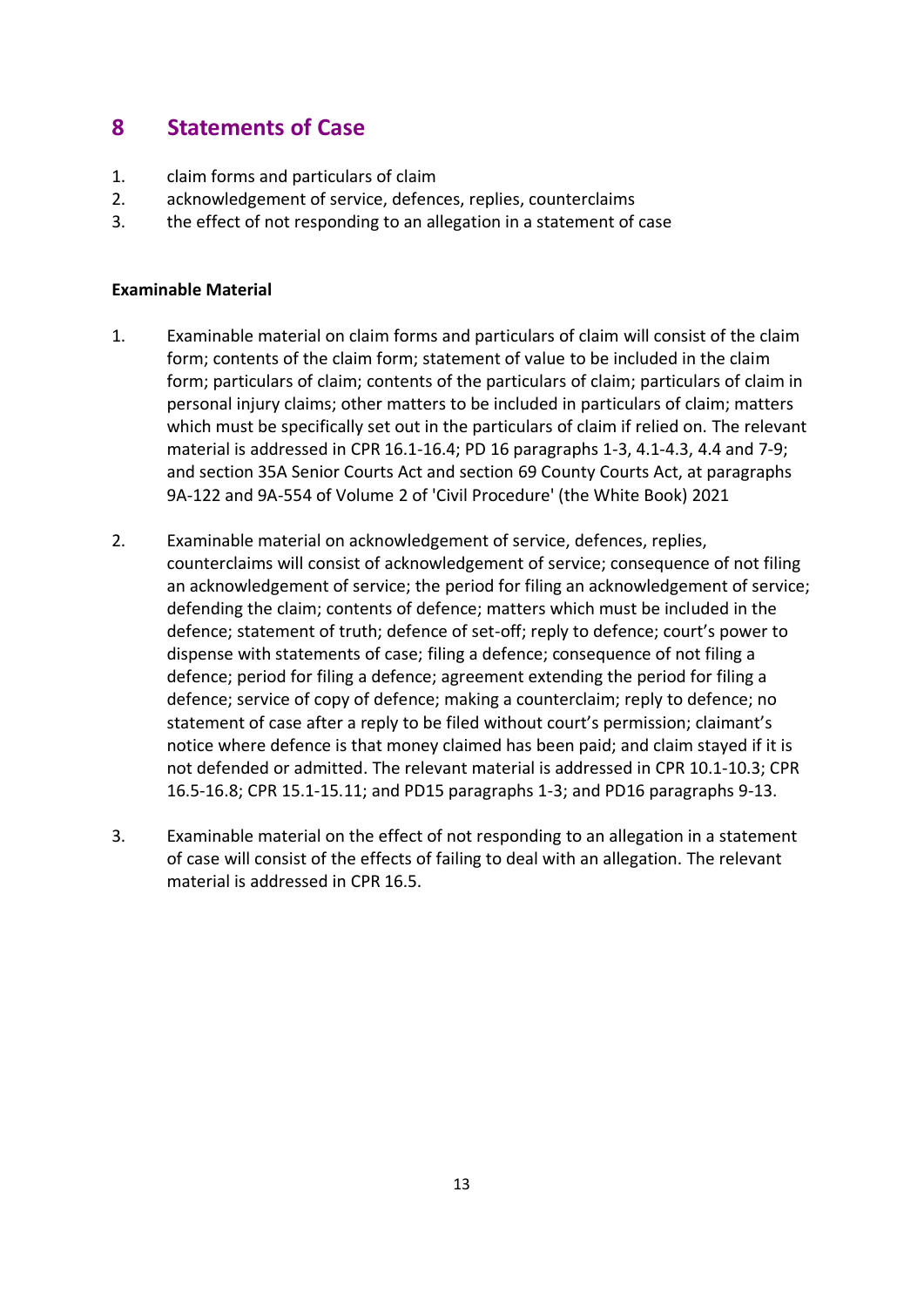# **9 Multiple Causes of Action, Counterclaims and Other Additional Claims**

- 1. multiple causes of action and multiple parties
- 2. counterclaims against the claimant or an additional party
- 3. contribution notices and claims against third parties and fourth parties

- 1. Examinable material on multiple causes of action and multiple parties will consist of the number of claimants and defendants who may be joined as parties to a claim; the general provisions regarding changes of parties; provisions applicable where two or more persons are jointly entitled to a remedy; the procedure for adding and substituting parties; addition or substitution of claimant; addition or substitution of defendant; removal of party; transfer of interest or liability; and special provisions about adding or substituting parties after the end of a relevant limitation period. The relevant material is addressed in CPR 19.1-19.4; CPR 19.5; PD 19A paragraphs 1- 5; the commentary at paragraphs 19.5.1, 19.5.2, 19.5.4 and 19.5.5 of Volume 1 of 'Civil Procedure' (the White Book) 2021; and Limitation Act 1980 section 35, at paragraph 8-102 of Volume 2 of 'Civil Procedure' (the White Book) 2021.
- 2. Examinable material on counterclaims against the claimant or an additional party will consist of defendant's counterclaim against the claimant; counterclaim against a person other than the claimant; procedure for making any other additional claim; service of claim form; matters relevant to question of whether an additional claim should be separate from the claim; effect of service of an additional claim; cases where the court's permission to make an additional claim is required; applications for permission to issue an additional claim; statement of truth; case management where there is a defence to an additional claim; form of counterclaim; and titles of proceedings where there are additional claims. The relevant material is addressed in CPR 20.1-5 and 7-10; PD 20 paragraphs 1-7; and Limitation Act 1980 section 35, at paragraph 8-102 of Volume 2 of 'Civil Procedure' (the White Book) 2021.
- 3. Examinable material on contribution notices and claims against third parties and fourth parties will consist of defendant's additional claim for contribution or indemnity from another party; procedure for making any other additional claim; service of claim form; matters relevant to question of whether an additional claim should be separate from the claim; effect of service of an additional claim; cases where the court's permission to make an additional claim is required; applications for permission to issue an additional claim; statement of truth; case management where there is a defence to an additional claim; and titles of proceedings where there are additional claims. The relevant material is addressed in CPR 20.1-3 and 20.6-10; PD 20 paragraphs 1-5 and 7; and Limitation Act 1980 section 35, at paragraph 8-102 of Volume 2 of 'Civil Procedure' (the White Book) 2021.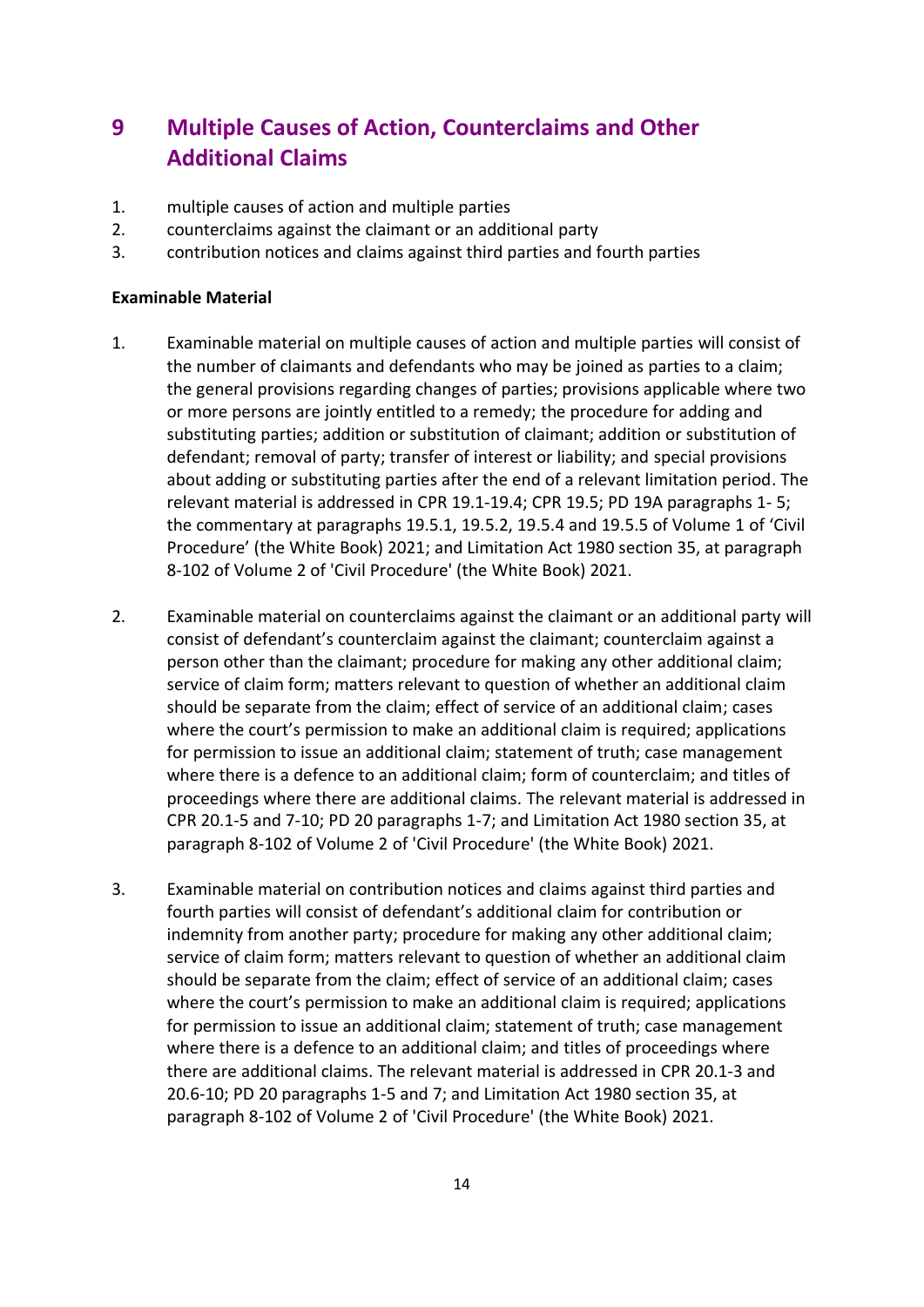## **10 Amendment**

- 1. permission or consent to amend
- 2. costs consequences of amendment

- 1. Examinable material on permission or consent to amend will consist of amendments to statements of case; the power of the court to disallow amendments made without permission; amendments to statements of case with the permission of the court; general principles for grant of permission to amend; need to show some prospects of success; deferred amendment; late amendments; amendment after evidence heard at trial; amendments to statements of case after the end of a relevant limitation period; and resolving disputes as to whether a limitation period has expired. The relevant material is addressed in CPR 17.1-17.2, 17.3 and 17.4; PD17 paragraphs 1-2; the commentary at paragraphs 17.3.5-17.3.9 and 17.4.2 of Volume 1 of 'Civil Procedure' (the White Book) 2021; and Limitation Act 1980 section 35, at paragraph 8-102 of Volume 2 of 'Civil Procedure' (the White Book) 2021.
- 2. Examinable material on costs consequences of amendment will consist of the responsibility of a party for the costs of and arising from amendment. The relevant material is addressed in the words immediately underneath the heading of PD17, which read as follows: "A party applying for an amendment will usually be responsible for the costs of and arising from the amendment".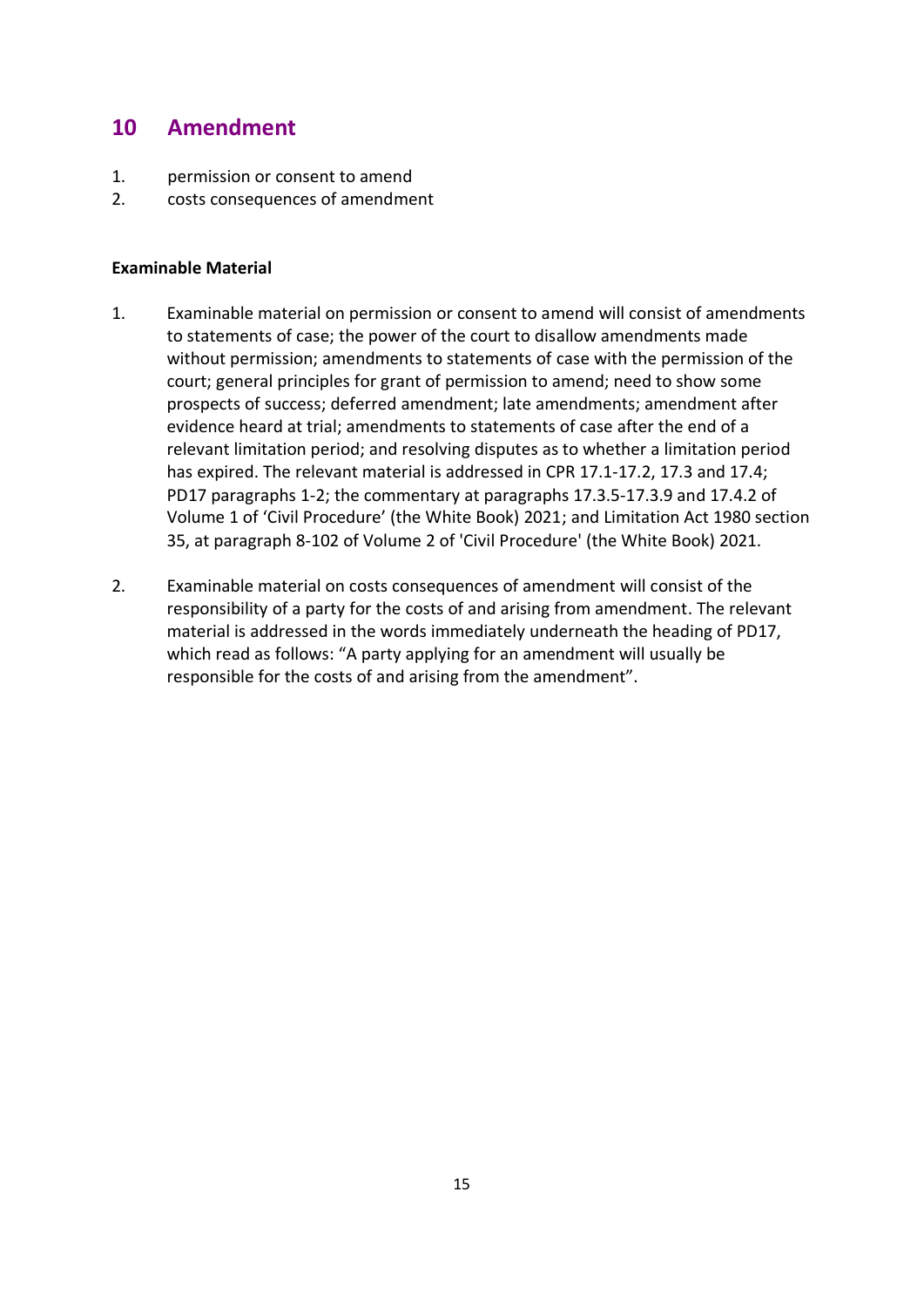## **11 Further Information**

- 1. requests for further information
- 2. responding to a request for further information

- 1. Examinable material on requests for further information will consist of obtaining further information; preliminary requests for further information or clarification; applications for orders under Part 18; the court's discretion; and restriction on the use of further information. The relevant material is addressed in CPR 18.1 and 18.2; PD18 paragraphs 1 and 5; and the commentary at paragraph 18.1.10 of Volume 1 of 'Civil Procedure' (the White Book) 2021.
- 2. Examinable material on responding to a request for further information will consist of responding to a request; statements of truth; and general matters. The relevant material is addressed in PD 18 paragraphs 2-4.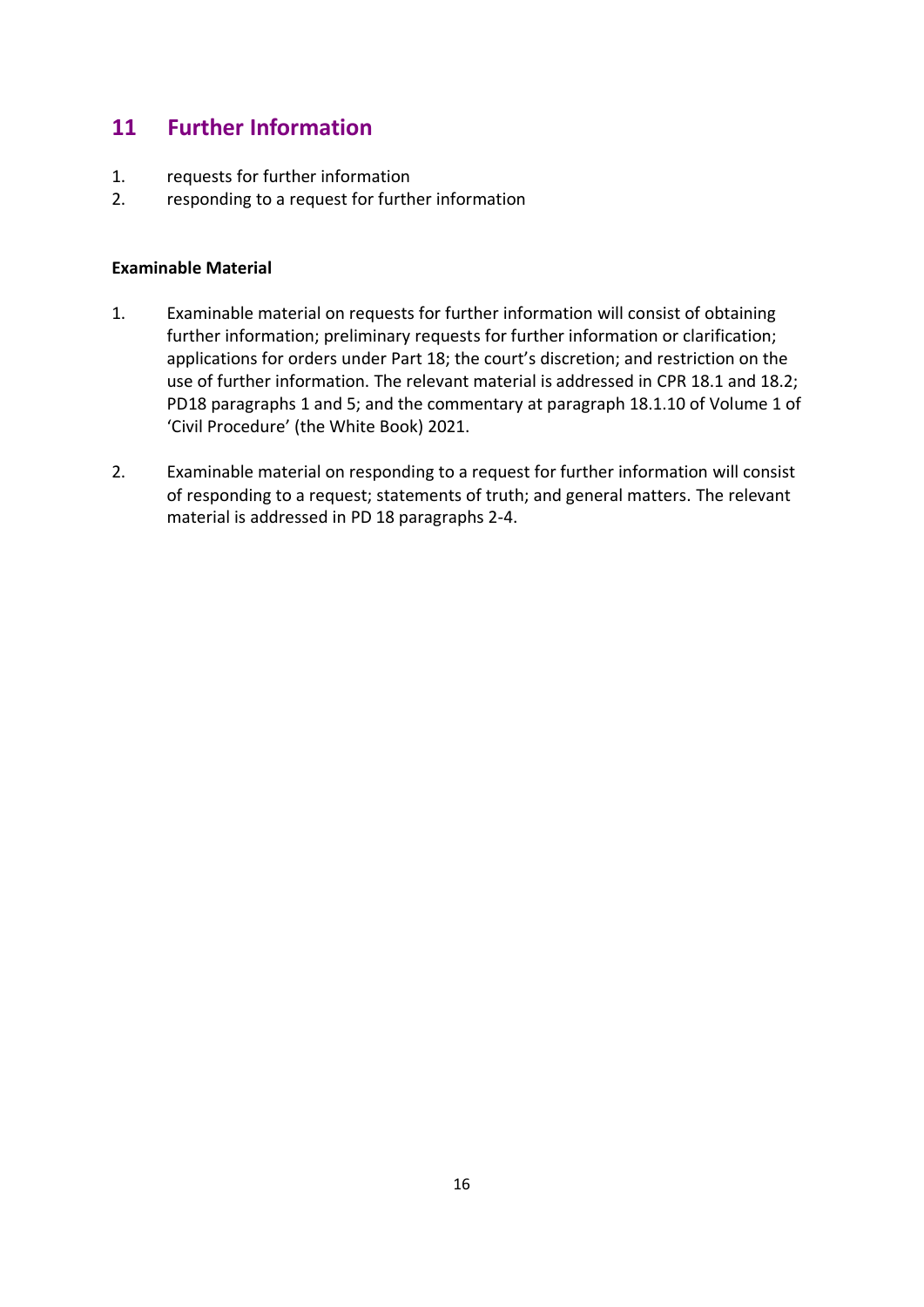# **12 Default Judgment and Summary Judgment**

- 1. default judgment
- 2. applications to set aside
- 3. summary judgment

- 1. Examinable material on default judgment will consist of meaning of default judgment; claims in which default judgment may not be obtained; conditions to be satisfied; procedure for obtaining default judgment; nature of judgment where default judgment obtained by filing a request; county court money claims; interest; default judgment in claim against more than one defendant; default judgment obtained by making an application; and evidence on requests and applications for default judgment. The relevant material is addressed in CPR 12.1-12.6, 12.8 and 12.10(a); and PD 12 paragraphs 1-4.2, 4.6 and 5.
- 2. Examinable material on applications to set aside will consist of cases where the court must set aside default judgment; cases where the court may set aside or vary default judgment; the effect of rule 13.3; 'some other good reason' under rule 13.3(1)(b); the need to act promptly under rule 13.3(2); applications to set aside judgment by a non party; the effects of the court's approach following implementation of Jackson; and the procedure for applications to set aside or vary default judgments. The relevant material is addressed in CPR 13.1-13.2, 13.3 and 13.4; and the commentary at paragraphs 13.3.1-13.3.5 of Volume 1 of 'Civil Procedure' (the White Book) 2021.
- 3. Examinable material on summary judgment will consist of grounds for summary judgment; types of proceedings in which summary judgment is available; procedure for obtaining summary judgment; evidence for the purposes of a summary judgment hearing; the court's powers when it determines a summary judgment application; procedure for making an application; the hearing of the application; the court's approach; orders the court may make; setting aside orders for summary judgment; costs; and case management. The relevant material is addressed in CPR 24.1, 24.2, 24.3-24.5 and 24.6; PD 24 paragraphs 1-5 and 8-10; and in the commentary at paragraphs 24.2.3-24.2.7, and paragraph 24.6.6 of Volume 1 of 'Civil Procedure' (the White Book) 2021.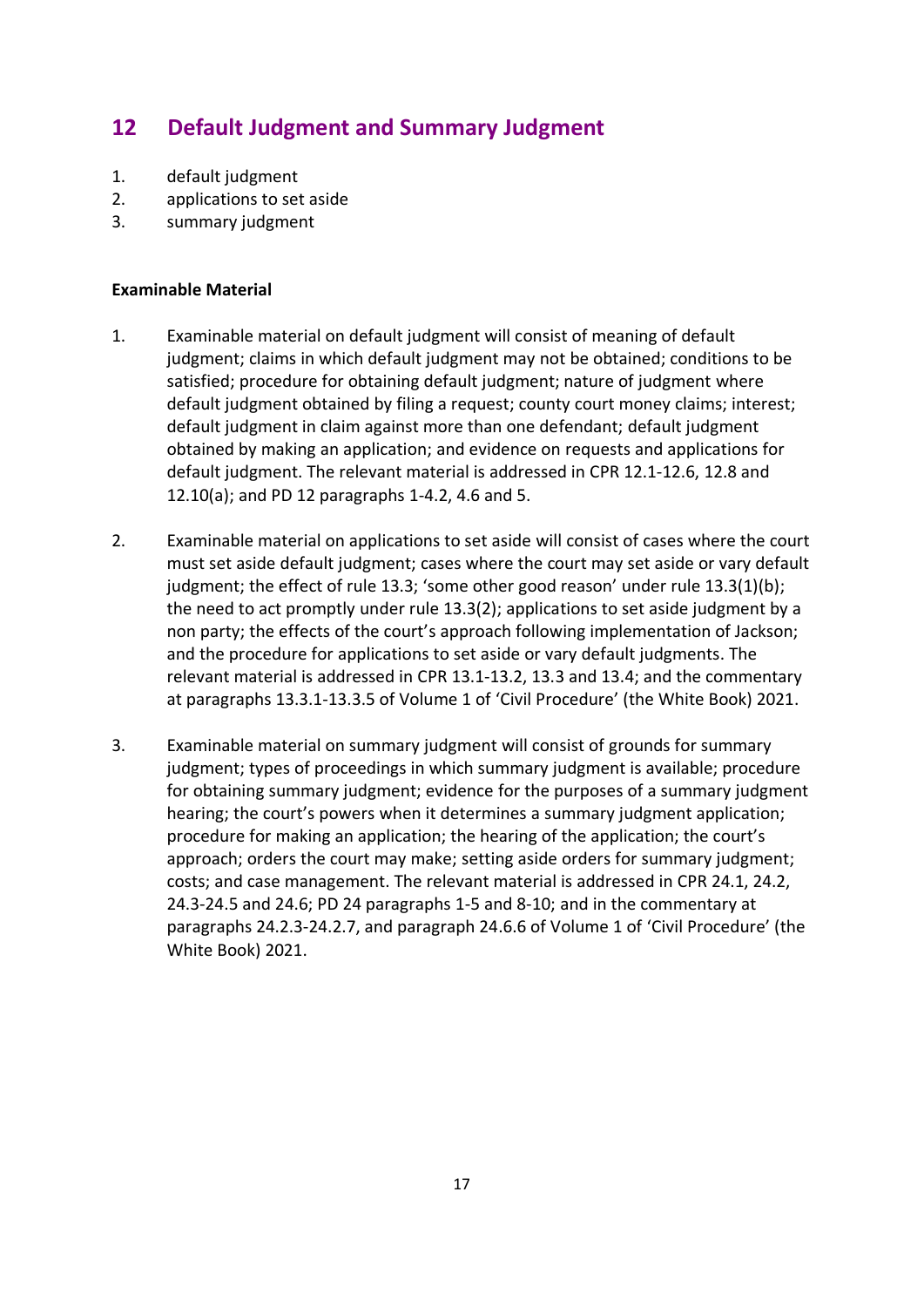### **13 Case Management, Sanctions and Striking Out**

- 1. the small claims track, fast track and multi-track
- 2. allocation
- 3. case management
- 4. costs management
- 5. directions
- 6. relief from sanctions
- 7. striking out a claim
- 8. discontinuance

- 1. Examinable material on the small claims track, fast track and multi-track will consist of the scope of the small claims track, fast track and multi-track. The relevant material is addressed in CPR 26.6
- 2. Examinable material on allocation will consist of allocation to a track; the general rule for allocation; matters relevant to allocation to a track; notice of allocation; reallocation; allocation principles; allocation to the fast track; and the re-allocation of claims and the variation of directions. The relevant material is addressed in CPR 26.1, 26.5 and 26.7-26.10; and PD 26 paragraphs 7, 9 and 11.
- 3. Examinable material on case management will consist of calculating periods of time for doing acts specified by the Civil Procedure Rules, a practice direction, or a judgment or order of the court; variation of time limits by the parties; the court's general powers of management; case management in proceedings where at least one party is unrepresented; the court's power to make orders of its own initiative; judgment without trial after striking out; and the general power of the court to rectify matters where there has been an error of procedure. The relevant material is addressed in CPR 2.8 and 2.11; CPR 3.1, 3.1A, 3.3, 3.5 and 3.10.
- 4. Examinable material on costs management will consist of the purpose of costs management; filing and exchanging budgets and budget discussion reports; the effect of failure to file a budget; costs management orders; revision and variation of costs budgets on account of significant developments ('variation costs'); costs management conferences; court to have regard to budgets and to take account of costs; assessing costs on the standard basis where a costs management order has been made; production of costs budgets; documents to be lodged for costs budgeting purposes; budget format; assumptions; budget discussion reports; and costs management orders. The relevant material is addressed in CPR 3.12-3.18; and in PD 3E paragraphs 1-7.
- 5. Examinable material on directions will consist of directions questionnaires; stay to allow for settlement of the case; referral to the Mediation Service; directions in fast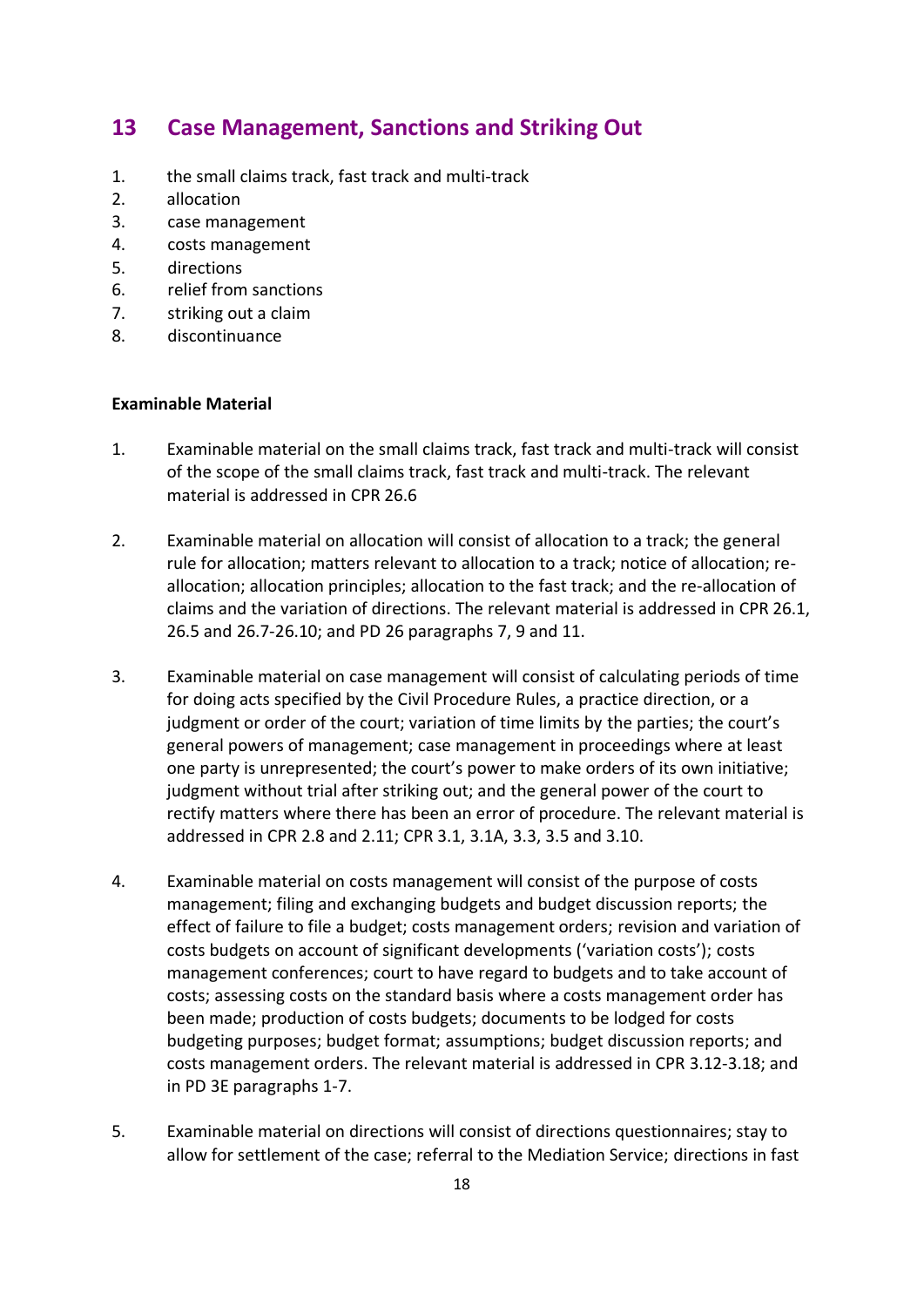track cases; variation of the case management timetable in fast track cases; case management in multi-track cases; case management conference and pre-trial review; steps taken by the parties; variation of the case management timetable in multi-track cases; pre-trial checklist (listing questionnaire); pre-trial review; setting a trial timetable and confirming the trial date or week; conduct of the trial; general provisions regarding case management in multi-track cases; case management and consideration of periodical payments; directions on allocation; case management conferences; variation of directions; failure to comply with case management directions; pre-trial checklists (listing questionnaires); directions the court will give on listing; and the trial. The relevant material is addressed in and CPR 26.3-26.4A, CPR 28.3-28.4, CPR 29.1-29.9; and in PD 29 paragraphs 3-10

- 6. Examinable material on relief from sanctions will consist of the rule that sanctions have effect unless the defaulting party obtains relief; the court's general discretion to give relief from sanctions imposed for failure to comply with a rule, practice direction or court order; the effect of the rule in general terms; the formulation of the rule since April 2013; the guidance given in *Denton*; the first stage of the guidance: assessment of the seriousness and significance of the beach; the second stage of the guidance: consideration of why the default occurred; the third stage of the guidance: evaluation of all the circumstances of the case so as to enable the court to deal justly with the application; the importance of discouraging opportunism by the non-defaulting party; and the effect of the *Denton* principles on applications to set aside default judgments. The relevant material is addressed in CPR 3.8 and 3.9; and in the commentary at paragraphs 3.9.1 and 3.9.2-3.9.8 of Volume 1 of 'Civil Procedure' (the White Book) 2021. Students should also be able to refer to the following specific leading case authority by name: *Denton.*
- 7. Examinable material on striking out a claim will consist of the court's power to strike out a statement of case; the effect of the rule; cases where the statement of case discloses no reasonable grounds for bringing or defending the claim; cases where the statement of case is an abuse of the court's process or is otherwise likely to obstruct the just disposal of the proceedings; attempts to re-litigate issues which were raised, or should have been raised, in previous proceedings; collateral attacks upon earlier decisions; striking out sanction effective without need for further order ('unless' orders). The relevant material is addressed in CPR 3.4; and in the commentary at paragraphs 3.4.1, 3.4.2, 3.4.3, the first three sub-paragraphs of 3.4.5, the first subparagraph of 3.4.9 and paragraph 3.4.19 of Volume 1 of 'Civil Procedure' (the White Book) 2021.
- 8. Examinable material on discontinuance will consist of the right of the claimant to discontinue all or part of a claim; the procedure for discontinuing; the right to apply to have notice of discontinuance set aside; when discontinuance takes effect where permission of the court is not needed: liability for costs; and discontinuance and subsequent proceedings. The relevant material is addressed in CPR 38.1-7.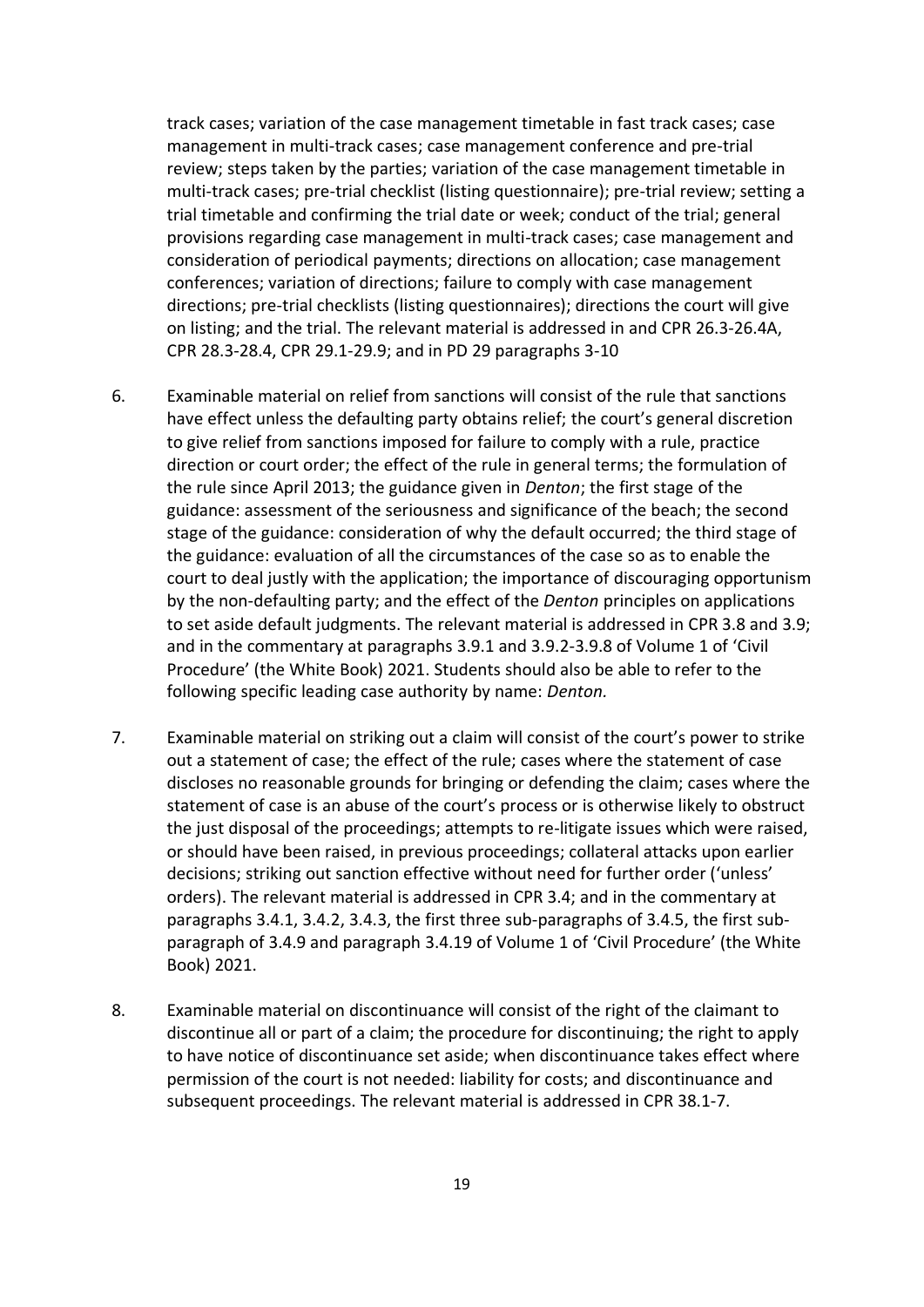### **14 Disclosure and Inspection of Documents**

- 1. disclosure and inspection of documents
- 2. specific disclosure
- 3. collateral use of disclosed documents
- 4. pre-action disclosure
- 5. disclosure against non-parties
- 6. legal professional privilege and without prejudice communications in civil cases

- 1. Examinable material on disclosure and inspection of documents will consist of the rules about disclosure and inspection; the meaning of disclosure; the right of inspection of a disclosed document; cases where a party considers that it would be disproportionate to permit inspection of a disclosed document; the meaning of document; standard disclosure; documents to be disclosed under standard disclosure; documents which 'adversely affect' and 'support'; categories of documents; disclosure in particular types of cases and circumstances; redaction of irrelevant material; duty of search; duty of disclosure limited to documents which are or have been in a party's control; disclosure of copies; procedure for standard disclosure; the rule that the duty of disclosure continues during proceedings; the right to inspect a document mentioned in a statement of case, witness statement, witness summary, affidavit or expert's report; inspection and copying of documents; the consequence of failure to disclose documents or permit inspection; false disclosure statements; extent of the reasonable search for documents; electronic disclosure; the disclosure list; disclosure statement; inspection of documents mentioned in an expert's report; and consequences of a false disclosure statement. The relevant material is addressed in CPR 31.1-31.2, 31.3, 31.4-31.5, 31.6, 31.7- 31.11, 31.14-15, 31.21 and 31.23; PD 31A paragraphs 1-2, 2A, 3-4 and 7-8; and the commentary at paragraphs 31.3.4, 31.6.2-31.6.4 and 31.6.8 of Volume 1 of 'Civil Procedure' (the White Book) 2021.
- 2. Examinable material on specific disclosure will consist of specific disclosure or inspection; the timing of an application for specific disclosure or inspection; and the discretion of the court to make an order for specific disclosure or inspection. The relevant material is addressed in CPR 31.12; PD 31A paragraph 5; and the commentary at paragraphs 31.12.1.1 and 31.12.2 of Volume 1 of 'Civil Procedure' (the White Book) 2021.
- 3. Examinable material on collateral use of disclosed documents will consist of subsequent use of disclosed documents and completed Electronic Documents Questionnaires. The relevant material is addressed in CPR 31.22.
- 4. Examinable material on pre-action disclosure will consist of disclosure before proceedings start; the scope of documents covered by pre-action disclosure; the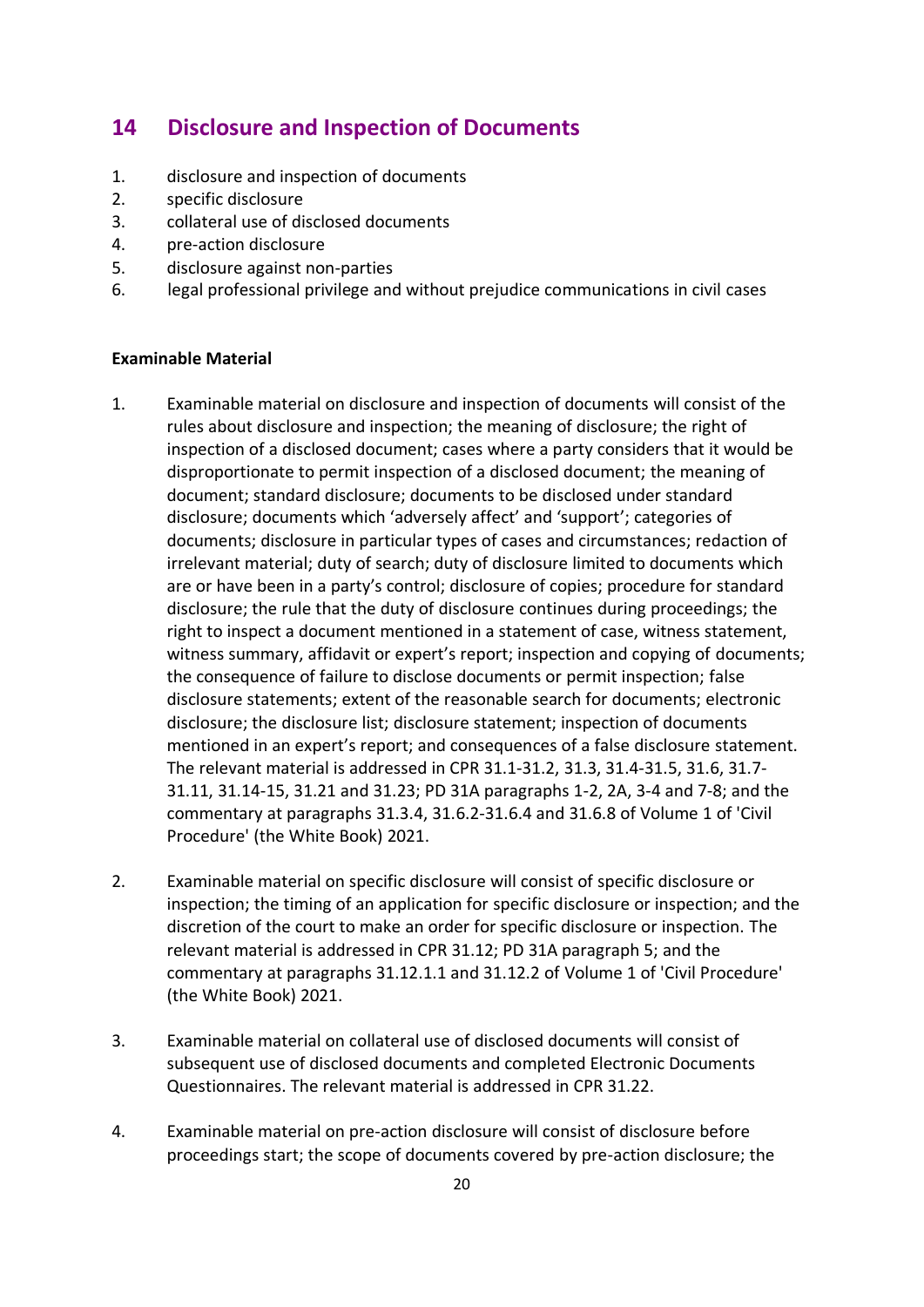two-stage approach taken by the court in dealing with applications for pre-action disclosure; the relevance of merits of the future claim; and other powers of the court to order disclosure. The relevant material is addressed in CPR 31.16 and 31.18; and the commentary at paragraphs 31.16.3-31.16.5 of Volume 1 of 'Civil Procedure' (the White Book) 2021.

- 5. Examinable material on disclosure against non-parties will consist of orders for disclosure against a person not a party; the discretion of the court to make an order for third party disclosure; documents likely to support the case of the applicant or adversely affect the case of another party to the proceedings; the necessity of disclosure to fairly dispose of the claim or save costs; other powers of the court to order disclosure; the *Norwich Pharmacal* principle regarding disclosure of the identity of a wrongdoer; the requirements for *Norwich Pharmacal* relief; the nature of the wrongs covered; the need for an order to assert rights against the wrongdoer; connection to the wrongdoing; defences. The relevant material is addressed in CPR 31.17 and 31.18; the commentary at paragraphs 31.17.1, 31.17.2.1, 31.17.3, 31.17.4, 31.18.2 and 31.18.3-31.18.7 of Volume 1 of 'Civil Procedure' (the White Book) 2021; and in section 34 of the Senior Courts Act 1981 and section 53 of the County Courts Act 1984 at paragraphs 9A-115 and 9A-506 of Volume 2 of 'Civil Procedure' (the White Book) 2021. Students should also be able to refer to the following specific leading case authority by name: *Norwich Pharmacal.*
- 6. Examinable material on legal professional privilege and without prejudice communications in civil cases will consist of the right of inspection of a disclosed document; legal professional privilege; legal advice privilege; litigation privilege: communications between solicitor and non-professional agent or third party; litigation privilege: communications between client and non-professional agent or third party; legal professional privilege: pre-existing documents, copies or extracts; waiver or loss of privilege; 'without prejudice' communications; claims to withhold inspection or disclosure of a document; restriction on the use of a privileged document inspection of which has been inadvertently allowed; legal professional privilege and ADR; and the 'without prejudice' principle in ADR. The relevant material is addressed in CPR 31.3, 31.19, 31.20; PD 31A paragraph 6; the commentary at paragraphs 31.3.5-31.3.6, 31.3.8, 31.3.9, 31.3.11, 31.3.24 and 31.3.39 of Volume 1 of 'Civil Procedure' (the White Book) 2021; and paragraphs 5.15- 5.26 of The Jackson ADR Handbook (Third Edition, 2021).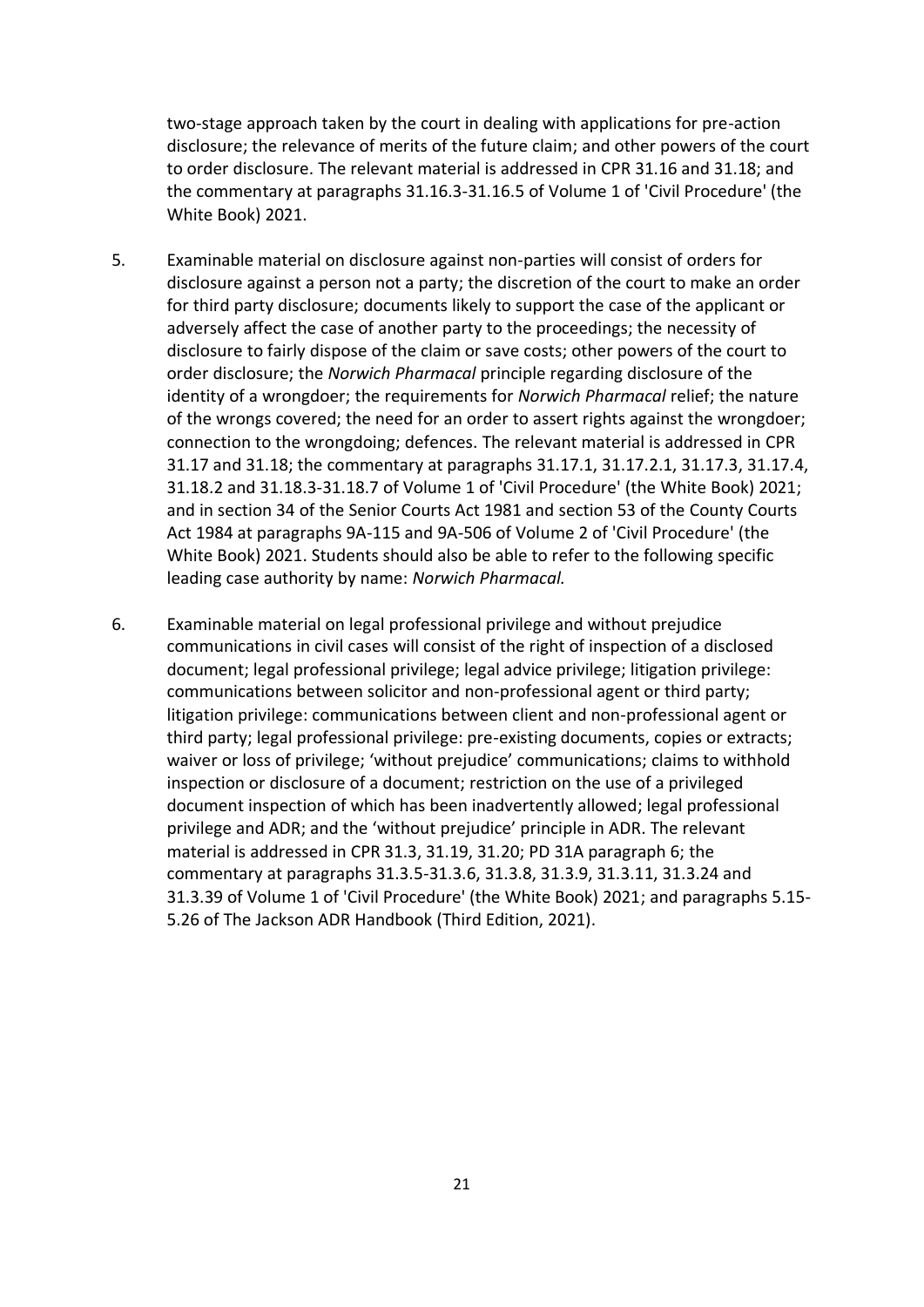## **15 Interim Applications**

- 1. with notice and without notice applications
- 2. documentation required in interim applications
- 3. periods of notice in interim applications
- 4. the duty of full and frank disclosure in without notice applications

- 1. Examinable material on with notice and without notice applications will consist of general rules about applications for court orders; the meaning of 'application notice' and 'respondent'; where to make an application; time when an application is made; applications dealt with without a hearing; service of application where application made without notice; application to set aside or vary order made without notice; power of the court to proceed in the absence of a party; dismissal of applications totally without merit; applications without service of an application notice; preaction applications; claims in the County Court Money Claims Centre; telephone hearings; video conferencing; costs; orders for interim remedies; time when an order for an interim remedy may be made; how to apply for an interim remedy; notice of application; interim remedy order hearings in private; urgent applications and applications without notice; and orders for injunctions. The relevant material is addressed in CPR 23.1-2, 23.5 and 23.8-12; CPR 25.1, 25.2 and 25.3; PD 23A paragraphs 3, 5, 5A, 6-7 and 13; PD 25A paragraphs 4 and 5; and the commentary at paragraphs 25.3.2 and 25.3.4 of Volume 1 of 'Civil Procedure' (the White Book) 2021.
- 2. Examinable material on documentation required in interim applications will consist of application notice to be filed; notice of an application; what an application notice must include; service of a copy of the application notice, written evidence in support and draft order; application notices; evidence in interim applications; supply by the applicant of a draft order; and evidence supporting an application for an interim remedy. The relevant material is addressed in CPR 23.3-4 and 23.6-7; PD 23A paragraphs 2, 9, 12.1; and the commentary at paragraphs 25.3.3 of Volume 1 of 'Civil Procedure' (the White Book) 2021.
- 3. Examinable material on periods of notice in interim applications will consist of service of a copy of the application notice; and giving notice of an application. The relevant material is addressed in CPR 23.7 and PD23A paragraph 4.
- 4. Examinable material on the duty of full and frank disclosure in without notice applications will consist of an applicant's disclosure duties where application is made without notice; an applicant's disclosure duties where application made on short notice; discharge of injunction for material non-disclosure; applications to set aside for material non-disclosure not to be made without proper reason; and discharge and re-grant of an injunction. The relevant material is addressed in the commentary at paragraphs 25.3.5-25.3.8 of Volume 1 of 'Civil Procedure' (the White Book) 2021.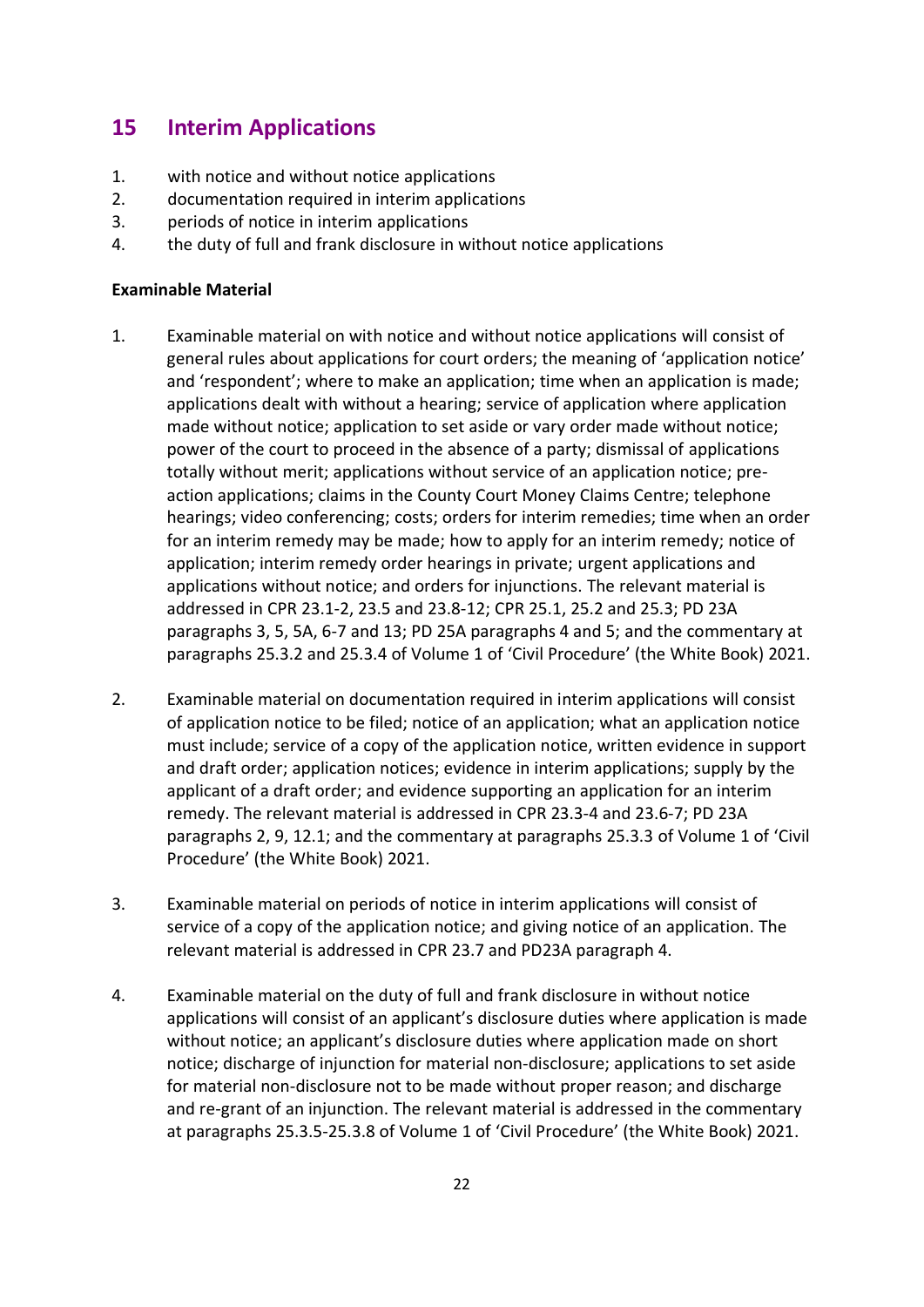# **16 Interim Payments and Security for Costs**

- 1. interim payments
- 2. security for costs

- 1. Examinable material on interim payments will consist of the procedure for applying for interim payments; conditions to be satisfied and matters to be taken into account; powers of the court where it has made an order for interim payment; restriction on disclosure of interim payments; and evidence on interim payment applications. The relevant material is addressed in CPR 25.6-9; and PD 25B paragraph 2.
- 2. Examinable material on security for costs will consist of applying for security for costs, and the conditions to be satisfied on an application for security for costs. It will include the discretionary power to order security for costs; condition (c): insolvent or impecunious company; particular discretionary factors where condition (c) is relied on; proving insolvency or impecuniosity; and condition (g): taking steps as to assets which hinder enforcement. The relevant material is addressed in CPR 25.12 and 25.13; and in the commentary at paragraphs 25.13.1, 25.13.12-25.13.14, and 25.13.18 of Volume 1 of 'Civil Procedure' (the White Book) 2021.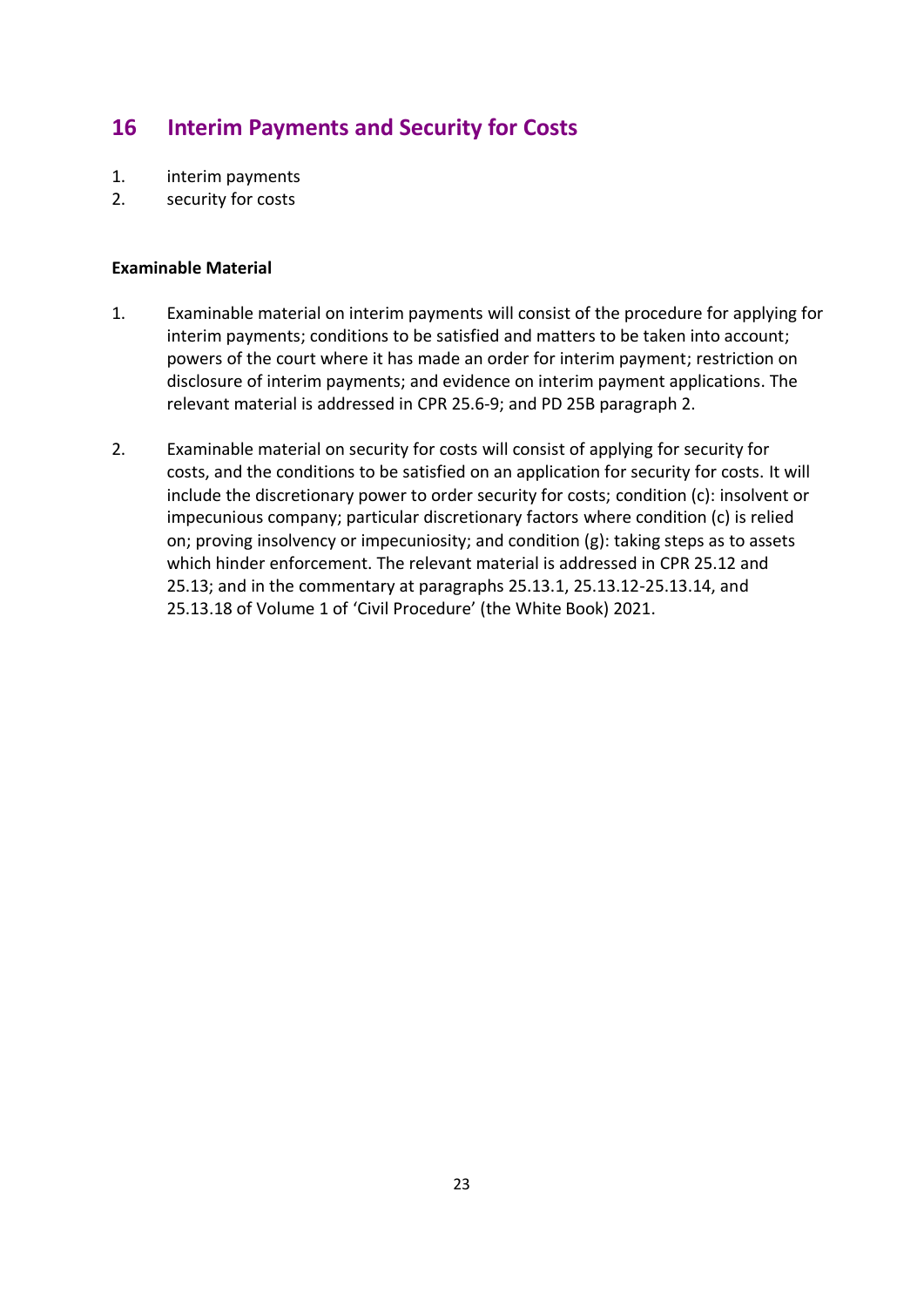## **17 Interim Injunctions**

- 1. interim injunctions
- 2. *American Cyanamid* principles
- 3. exceptions and variations to *American Cyanamid*
- 4. usual undertakings and cross-undertakings

- 1. Examinable material on interim injunctions will consist of orders for interim remedies; interim injunctions; court's jurisdiction to grant interim injunctions; principles and guidelines to be applied; interim declarations; time when an order for an interim remedy may be made; and how to apply for an interim remedy. The relevant material is addressed in CPR 25.1, 25.2 and 25.3; and the commentary at paragraphs 25.1.9-25.1.11 and 25.1.15 of Volume 1 of 'Civil Procedure' (the White Book) 2021.
- 2. Examinable material on *American Cyanamid* principles will consist of the principles and guidelines to be applied by the court in applications for interlocutory injunctions set out in the *American Cyanamid* case; the *American Cyanamid* principles: a serious question to be tried; the *American Cyanamid* principles and CPR case management; interim relief pending appeal; the *American Cyanamid* guidelines: adequacy of damages as a remedy and the balance of convenience; stage 1: adequacy as a remedy of damages awarded at trial or payable under undertaking; stage 2: balance of convenience; particular guidelines; preserving the status quo ante; relative strength of each party's case; and other special factors. The relevant material is addressed in the commentary at paragraphs 15-7 to 15-16 of Volume 2 of 'Civil Procedure' (the White Book) 2021. Students should also be able to refer to the following specific leading case authority by name: *American Cyanamid*.
- 3. Examinable material on exceptions and variations to *American Cyanamid* will consist of interlocutory ruling in effect disposing of action finally; likelihood of claimant succeeding at trial; effect of delay to trial; risk of terminological confusion; cases excepted from the *American Cyanamid* guidelines; and mandatory injunctions. The relevant material is addressed in the commentary at paragraphs 15-17 to 15-18, 15- 20 to 15-22 and 15-24 of Volume 2 of 'Civil Procedure' (the White Book) 2021.
- 4. Examinable material on usual undertakings and cross-undertakings will consist of undertakings by defendants in lieu of injunctions; discharge or release from, and appeals in relation to, undertakings; cross-undertaking as to damages; undertakings in interim injunctions generally; extent of undertaking as to damages; and applicant unable to offer credible undertaking. The relevant material is addressed in the commentary at paragraph 25.1.14.1, 25.1.14.2 of Volume 1 of 'Civil Procedure' (the White Book) 2021; and in the commentary at paragraphs 15-25 to 15-27, and 15-29 to 15-30 of Volume 2 of 'Civil Procedure' (the White Book) 2021.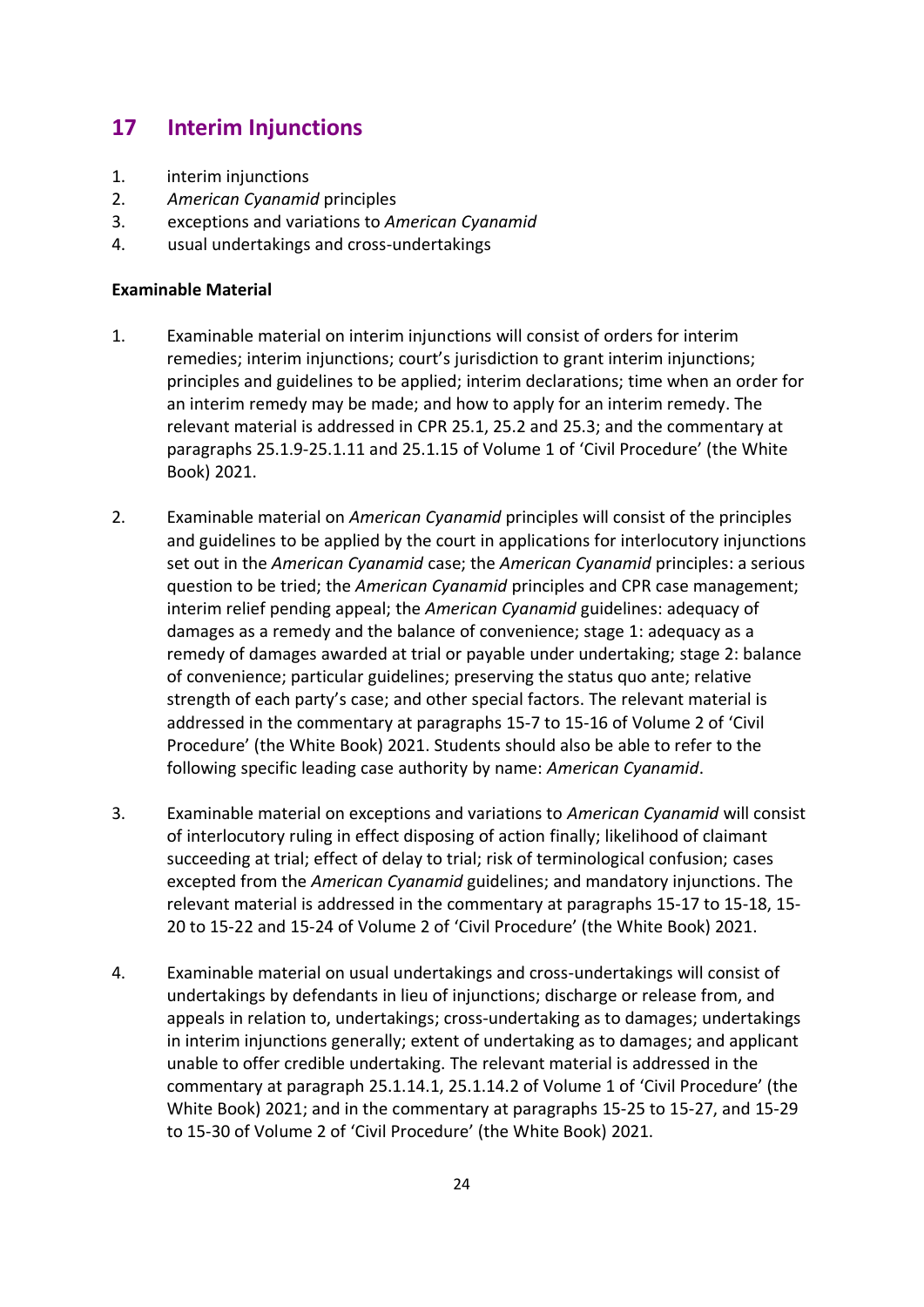## **18 Settlement (including offers to settle)**

- 1. negotiation and joint settlement meetings
- 2. *Calderbank* offers and offers to settle under Part 36
- 3. withdrawing, reducing and increasing offers to settle
- 4. consequences of accepting Part 36 offers
- 5. consequences of failing to obtain judgment more advantageous than offer to settle

- 1. Examinable material on negotiation and joint settlement meetings will consist of the negotiation process and joint settlement meetings. The relevant material is addressed in 12.03-12.04, 12.13-12.14, 12.16-12.17 of The Jackson ADR Handbook (Third Edition, 2021).
- 2. Examinable material on *Calderbank* offers and offers to settle under Part 36 will consist of Part 36 offers prior to issue of proceedings; Part 36 offers to settle; *Calderbank* offers; formal or technical defects in Part 36 offers; application of Part 36 to appeals; making offers; form and content of a Part 36 offer; formal requirements for a Part 36 offer; Part 36 offers: defendant's offer; and time when a Part 36 offer is made. The relevant material is addressed in CPR 36.1, 36.2, and 36.3-36.7; the commentary at paragraphs 36.2.1, 36.2.4 and 36.5.1 of Volume 1 of 'Civil Procedure' (the White Book) 2021; and paragraph 8.07 of The Jackson ADR Handbook (Third Edition, 2021). Students should also be able to refer to the following specific leading case authority by name: *Calderbank.*
- 3. Examinable material on withdrawing, reducing and increasing offers to settle will consist of clarifying, withdrawing and changing the terms of offers; clarification of a Part 36 offer; withdrawing or changing the terms of a Part 36 offer generally; and withdrawing or changing the terms of a Part 36 offer before the expiry of the relevant period. The relevant material is addressed in CPR 36.8-10.
- 4. Examinable material on consequences of accepting Part 36 offers will consist of accepting offers; acceptance of a Part 36 offer; costs consequences of acceptance of a Part 36 offer; the effect of the rule; recoverable pre-action costs; claimant's entitlement to costs of claim to which offer relates; costs to be determined by the court; other effects of acceptance of a Part 36 offer; and acceptance of a Part 36 offer made by one or more, but not all, defendants. The relevant material is addressed in CPR 36.11, 36.13, 36.14-15; and the commentary at paragraphs 36.13.1-3 of Volume 1 of 'Civil Procedure' (the White Book) 2021.
- 5. Examinable material on consequences of failing to obtain judgment more advantageous than offer to settle will consist of unaccepted offers; restriction on disclosure of a Part 36 offer; costs consequences following judgment; more advantageous judgment; recoverable pre-action costs; defendant's offer; claimant's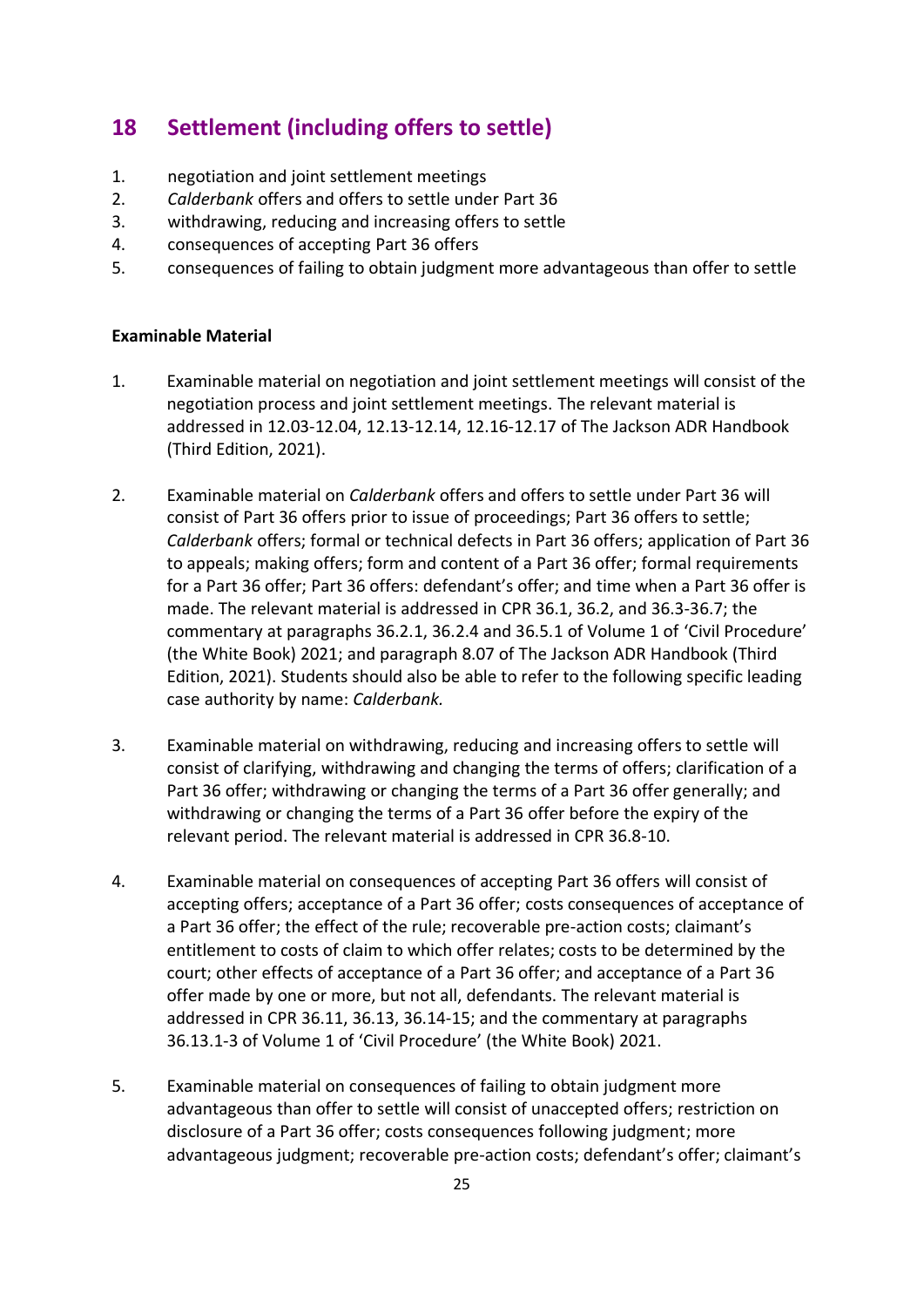offer; unless the court considers it unjust to do so; and genuine attempt to settle proceedings. The relevant material is addressed in CPR 36.16 and 36.17; and the commentary at paragraphs 36.17.1-4, 36.17.5 and 36.17.6 of Volume 1 of 'Civil Procedure' (the White Book) 2021.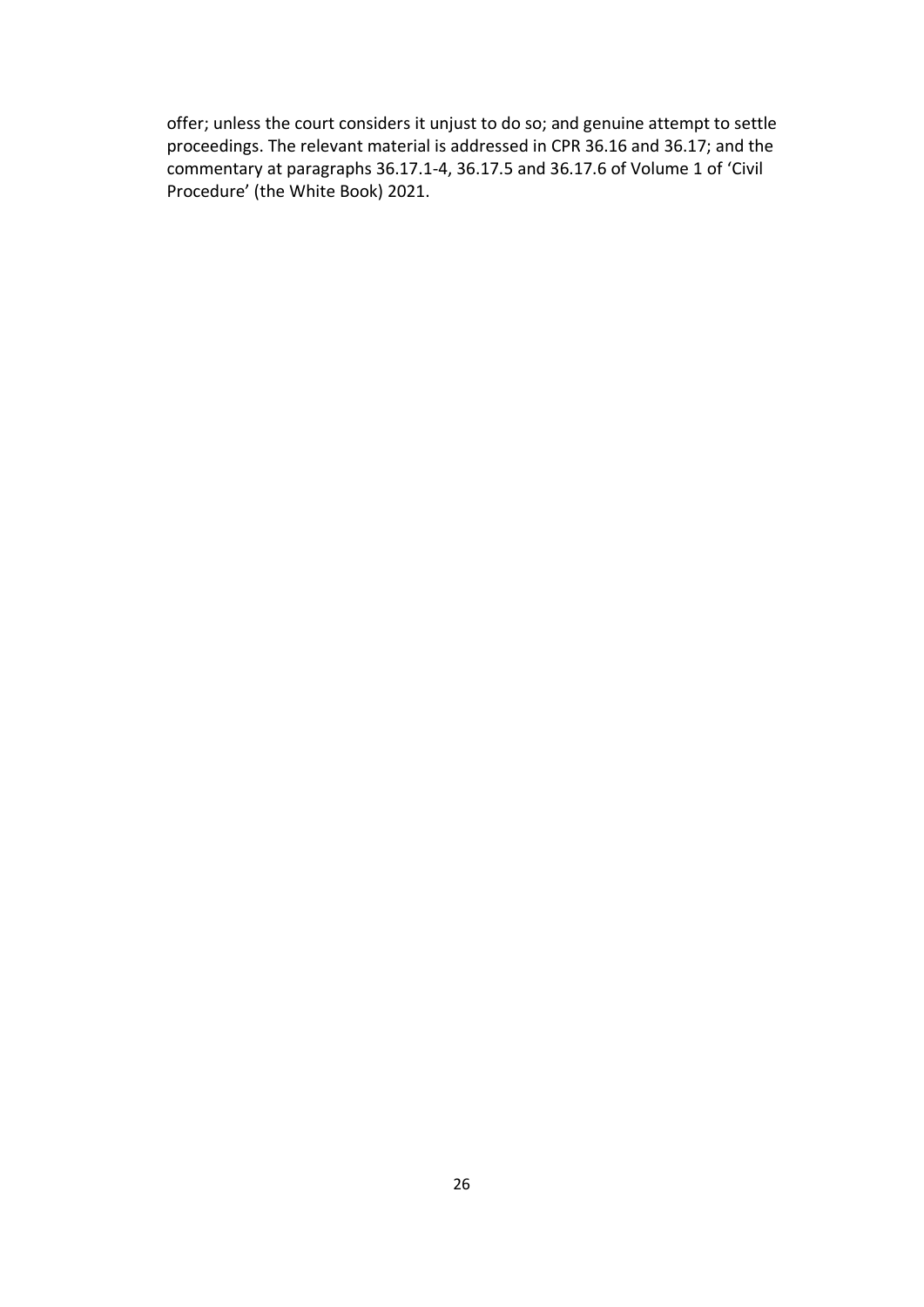# **19 Evidence of Fact**

- 1. evidence of fact in civil proceedings
- 2. witness statements and witness summonses
- 3. notices to admit facts and notices to prove documents

- 1. Examinable material on evidence of fact in civil proceedings will consist of the power of the court to control evidence; the general rule regarding evidence of witnesses; evidence by video link or other means; evidence in proceedings other than at trial; order for cross-examination; false statements; affidavit evidence; form of affidavit; evidence by deposition; evidence by video link as an alternative to obtaining a deposition; conduct of examination; and use of deposition at a hearing. The relevant material is addressed in CPR 32.1-3, 32.6, 32.7, 32.14, 32.15-16; CPR 34.8-9 and 34.11; and the commentary at paragraph 34.8.6 of Volume 1 of 'Civil Procedure' (the White Book) 2021.
- 2. Examinable material on witness statements and witness summonses will consist of the requirement to serve witness statements for use at trial; use at trial of witness statements which have been served; witness statements as evidence in chief; amplification of evidence; witness not called; use of witness statements where party failing to attend trial; form of witness statement; witness summaries; consequence of failure to serve witness statement or summary; cross-examination on a witness statement; use of witness statements for other purposes; availability of witness statements for inspection; witness summonses; issue of a witness summons; witness summons in aid of inferior court or of tribunal; time for serving a witness summons; who is to serve a witness summons; and right of witness to travelling expenses and compensation for loss of time. The relevant material is addressed in CPR 32.4, 32.5, 32.8-13; CPR 34.1-7; and the commentary at paragraphs 32.5.1-32.5.3.1 Volume 1 of 'Civil Procedure' (the White Book) 2021.
- 3. Examinable material on notices to admit facts and notices to prove documents will consist of notice to admit facts; and notice to admit or produce documents. The relevant material is addressed in CPR 32.18-19.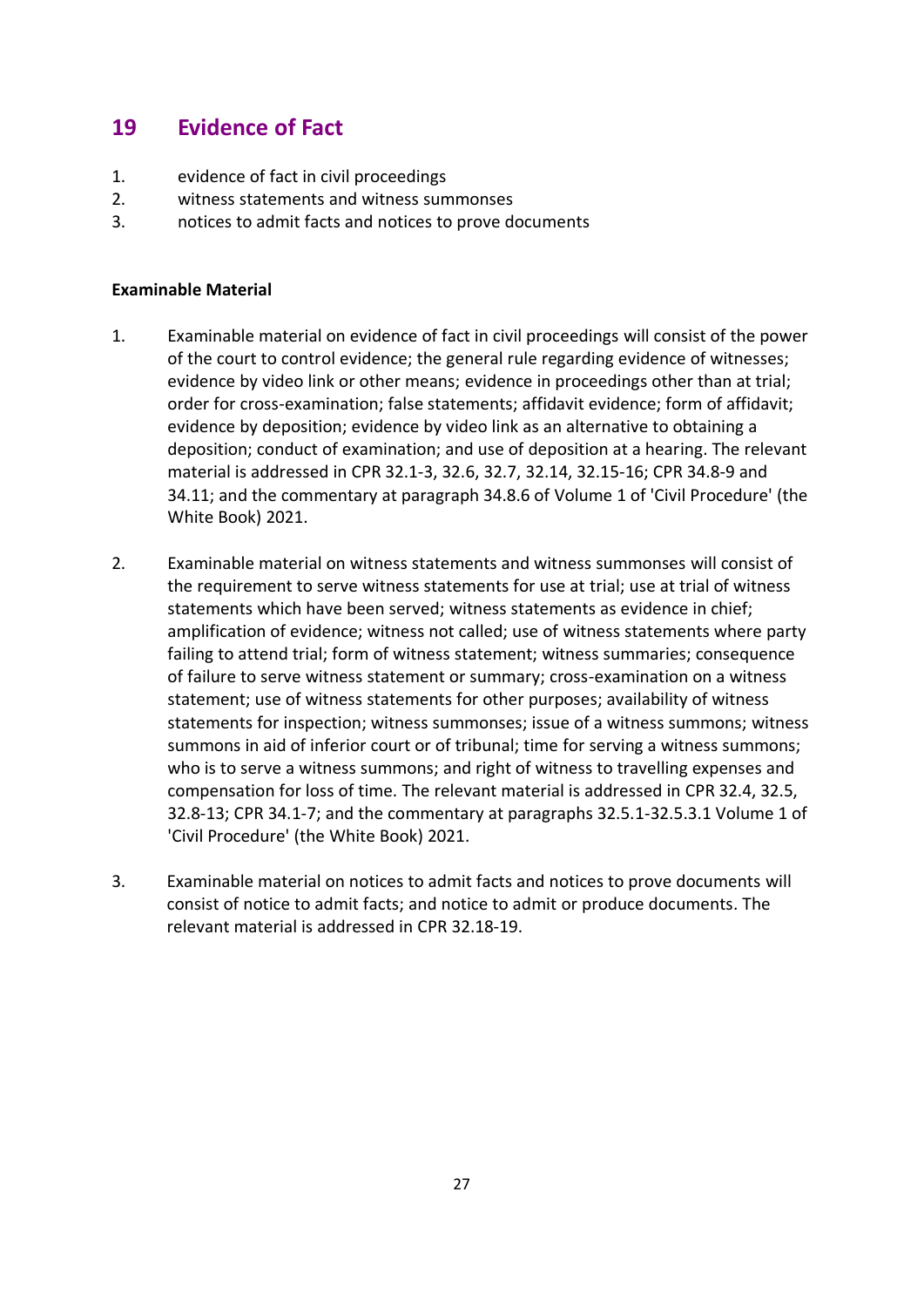### **20 Expert Evidence**

- 1. the general exclusionary rule in relation to evidence of opinion
- 2. the main exceptions to the rule
- 3. expert opinion evidence in civil proceedings

- 1. Examinable material on the general exclusionary rule in relation to evidence of opinion will consist of the general rule that only evidence of fact may be adduced. The relevant material is addressed in the commentary at paragraph 35.0.1 (second paragraph) of Volume 1 of 'Civil Procedure' (the White Book) 2021.
- 2. Examinable material on the main exceptions to the general exclusionary rule in relation to evidence of opinion will consist of expert evidence and statements of opinion made as a way of conveying relevant facts personally perceived by the witness. The relevant material is addressed in the commentary at paragraph 35.0.1 (first three paragraphs) of Volume 1 of 'Civil Procedure' (the White Book) 2021; and section 3 of the Civil Evidence Act 1972, at paragraph 9B-1060 of Volume 2 of 'Civil Procedure' (the White Book) 2021.
- 3. Examinable material on expert opinion evidence in use of expert opinion evidence in civil proceedings will consist of general requirements for expert evidence; expert evidence at trial; expert availability and the trial timetable; judicial assessment of expert evidence; experts and the ultimate question; the court's duty to restrict expert evidence; the effect of the rule; circumstances where expert evidence held not to be necessary; overriding duty of experts to the court; duties and responsibilities of experts; the court's power to restrict expert evidence; court's permission to adduce expert evidence; pre-action protocols and disclosure of expert reports; general requirement for expert evidence to be given in a written report; written questions to experts; the court's power to direct that evidence is to be given by a single joint expert; obtaining further expert evidence; form and content of an expert's report; use by one party of an expert's report disclosed by another; discussions between experts; consequence of failing to disclose expert's report; expert's right to ask court for directions; service of information; cross-examination of experts on the contents of their instructions; questions to experts; circumstances relevant to allowing parties to rely on expert evidence and whether evidence should be from a single joint expert; and serving court orders on experts. The relevant material is addressed in CPR 35.1, 35.2, 35.3, 35.4-6, 35.7, 35.10, 35.11, 35.12-14; PD35 paragraphs 1-9; and the commentary at paragraphs 35.0.2, 35.0.3, 35.0.4, 35.1.1, 35.1.2 (first, second and eleventh paragraphs), 35.3.2, 35.4.2 (first, second, third, fourth, fifth and seventh paragraphs), 35.4.4, 35.7.4 and 35.11.1 of Volume 1 of 'Civil Procedure' (the White Book) 2021.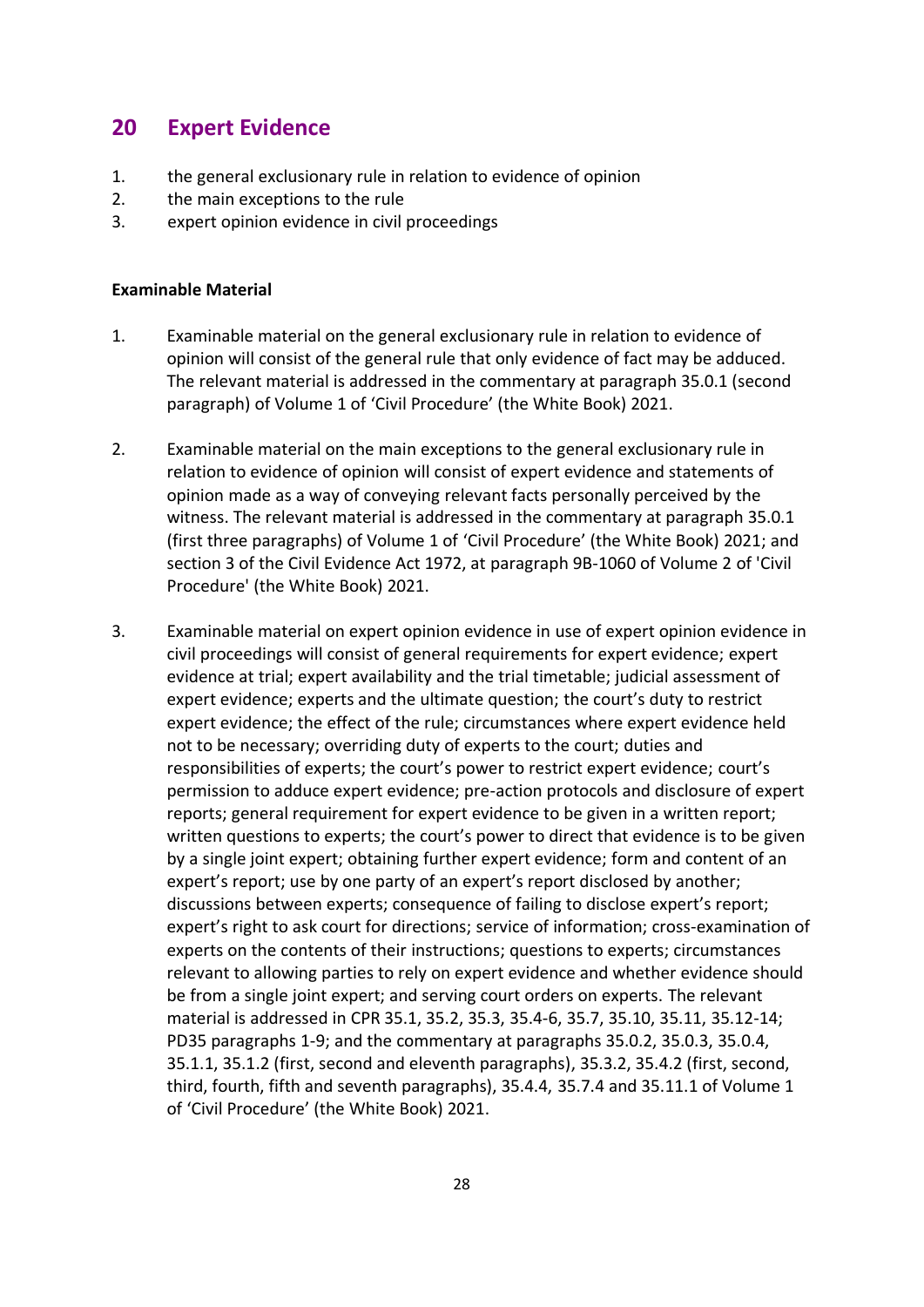# **21 Civil Trial and Evidence**

- 1. the trial of civil cases
- 2. hearsay evidence in civil proceedings
- 3. convictions as evidence in civil proceedings

- 1. Examinable material on the trial of civil cases will consist of the power of the court to control evidence; the general rule regarding evidence of witnesses; evidence by video link or other means; the use at trial of witness statements which have been served; witness statements as evidence in chief; amplification of evidence; witness not called; use of witness statements where party failing to attend trial; failure to attend the trial; the use of plans, models and photographs as evidence; and the trial of civil cases, including trial timetables, order of speeches, calling and examining witnesses, judgment, submissions on orders for costs and permission to appeal. The relevant material is addressed in CPR 32.1-3, 32.5 and 39.3; PD 28 paragraph 8; PD 29 paragraph 10; and the commentary at paragraphs 32.5.1-32.5.3.1 of Volume 1 of 'Civil Procedure' (the White Book) 2021.
- 2. Examinable material on hearsay evidence in civil proceedings will consist of the use of hearsay evidence at trial; notice of intention to rely on hearsay evidence; circumstances in which notice of intention to rely on hearsay evidence is not required; power to call witness for cross-examination on hearsay evidence; considerations relevant to weighing of hearsay evidence; and credibility. The relevant material is addressed in CPR 33.1-33.6; and sections 1-4 Civil Evidence Act 1995, at paragraphs 9B-1071 to 9B-1074 of Volume 2 of 'Civil Procedure' (the White Book) 2021.
- 3. Examinable material on convictions as evidence in civil proceedings will consist of the admissibility of convictions as evidence in civil proceedings. The relevant material is addressed in section 11 Civil Evidence Act 1968, at paragraph 9B-1032 of Volume 2 of 'Civil Procedure' (the White Book) 2021.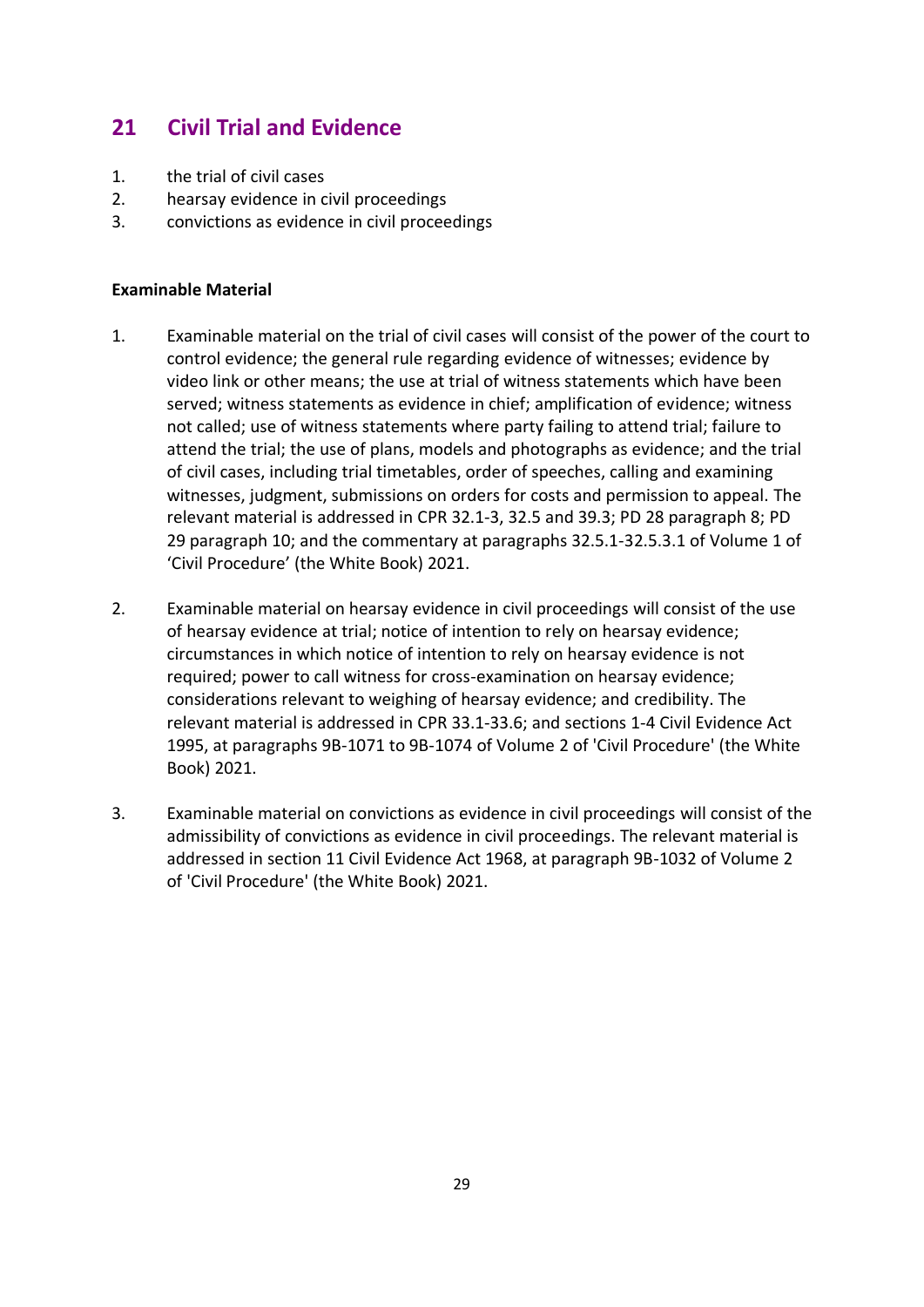### **22 Judgments, Orders and Enforcement**

- 1. judgment and orders, including Tomlin orders
- 2. enforcing money judgments
- 3. recording and enforcement of settlements following ADR

- 1. Examinable material on judgment and orders, including Tomlin orders, will consist of drawing up and filing judgments and orders; service of judgments and orders; consent judgments and orders; Tomlin orders; restrictions on consent orders and judgments; when judgment or order takes effect; time from which interest begins to run; stay of execution and other relief; who may apply to set aside or vary a judgment or order; time for complying with a judgment or order; correction of errors in judgments and orders; cases where court gives judgment both on claim and counterclaim; and orders requiring an act to be done. The relevant material is addressed in CPR 40.3-4, 40.6, 40.7-9, 40.11-13; PD 40B paragraphs 4 and 8; the commentary at paragraph 40.6.2 of Volume 1 of 'Civil Procedure' (the White Book) 2021; and paragraphs 19.10-19.15 of The Jackson ADR Handbook (Third Edition, 2021).
- 2. Examinable material on enforcing money judgments will consist of enforcement of judgments generally; methods of enforcing judgments and orders; methods of enforcing money judgments; the rule that the court may order an act to be done at the expense of the disobedient party; transfer of proceedings for enforcement; transfer to county court for enforcement; transfer to High Court for enforcement; enforcement of judgment or order by or against non-party; effect of setting aside judgment or order; orders to obtain information from judgment debtors ('oral examination'); application notice; order to attend court; conduct of the hearing; attendance at court: normal procedure; attendance at court: procedure where the order is to attend before a judge; failure to comply with order; third party debt orders; debt due to judgment debtor and another; application for third party debt order; application notice; charging orders; charging order on matrimonial home; application for charging order; application notice; writs and warrants; enforcement of county court judgments; enforcement by taking control of goods; controlled goods agreements; where and how to make applications; attachment of earnings; where to make applications; mode of applying; and effect and contents of attachment of earnings order. The relevant material is addressed in CPR 70.1-2A, 70.3, 70.4 and 70.6; CPR 71.1-2, 71.6 and 71.8; CPR 72.1-3; CPR 73.3; CPR 83.2; CPR 84.3; CPR 89.3-4; PD 70 paragraphs 1A.1 and 1.1; PD 71 paragraphs 1, 2, 4 and 5; PD 72 paragraph 1; and PD 73 paragraph 1; the editorial introductions to CPR Parts 71- 73, 83-84 and 89 at paragraphs 71.0.1, 72.0.1, 72.2.15, 73.0.1, 73.0.4 (1) and (2), 83.0.2-3, the second paragraph of 83.0.17, 84.0.2-3 and 89.0.1 of Volume 1 of 'Civil Procedure' (the White Book) 2021; the commentary at paragraphs 70.3.1 and 70.3.2 of Volume 1 of 'Civil Procedure' (the White Book) 2021; paragraph 8 of the High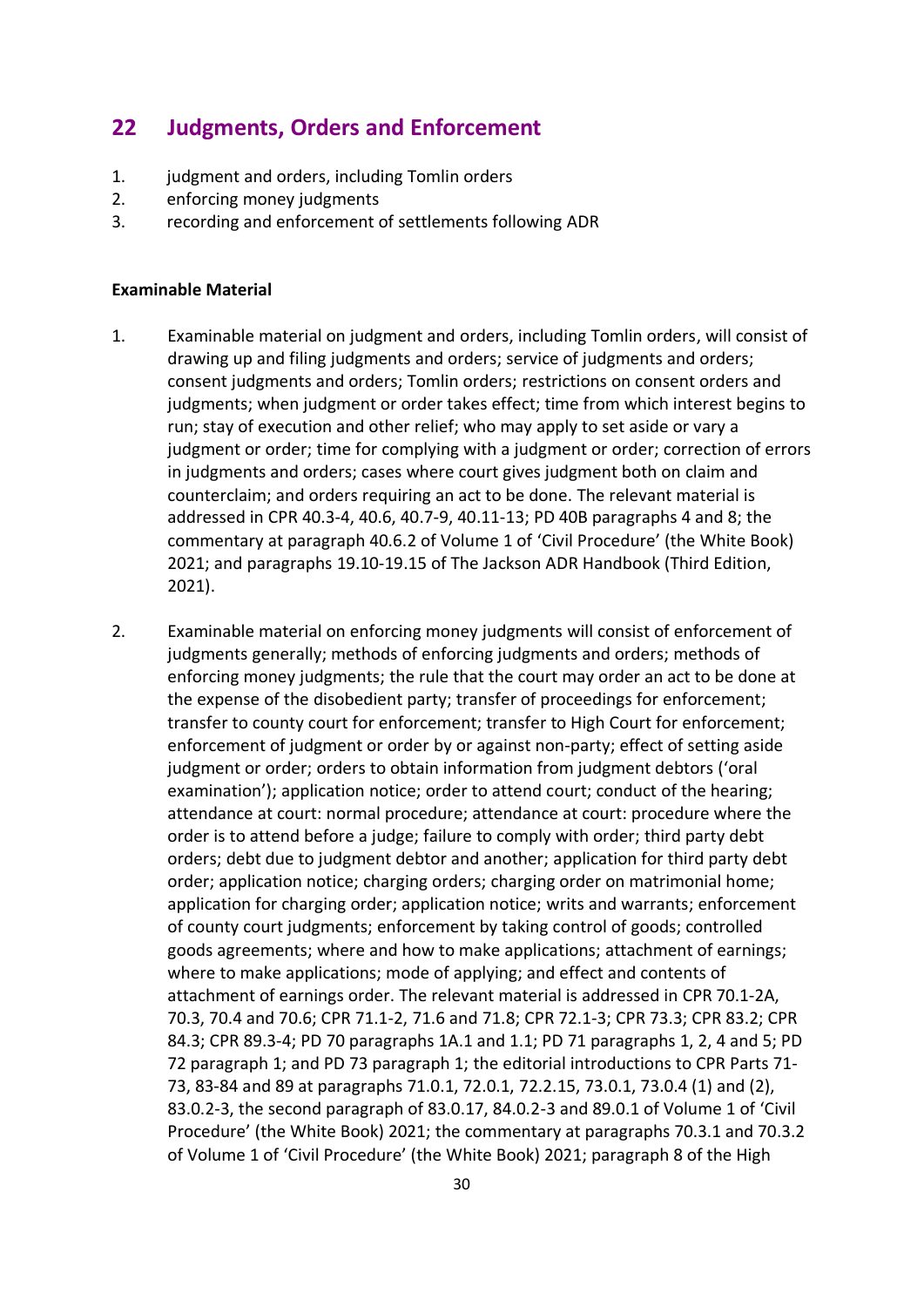Court and County Courts Jurisdiction Order 1991 (SI 1991/724) at section 9B-939 of Volume 2 of 'Civil Procedure' (the White Book) 2021; and section 6(1)-(5) of the Attachment of Earnings Act 1971 at paragraph 9B-965 of Volume 2 of 'Civil Procedure' (the White Book) 2021.

3. Examinable material on recording and enforcement of settlements following ADR will consist of recording and enforcing settlement; reaching a clear outcome; forms of recorded outcome; written agreement; full and final settlement; methods of recording settlements in court proceedings; Tomlin orders; restrictions on consent orders and judgments; methods of enforcing compromise agreements; and enforcement of court orders. The relevant material is addressed in paragraphs 18.03, 18.06-18.10, 19.02, 19.10-19.15, 20.02 and 20.09 (including Table 20.1) of The Jackson ADR Handbook (Third Edition, 2021).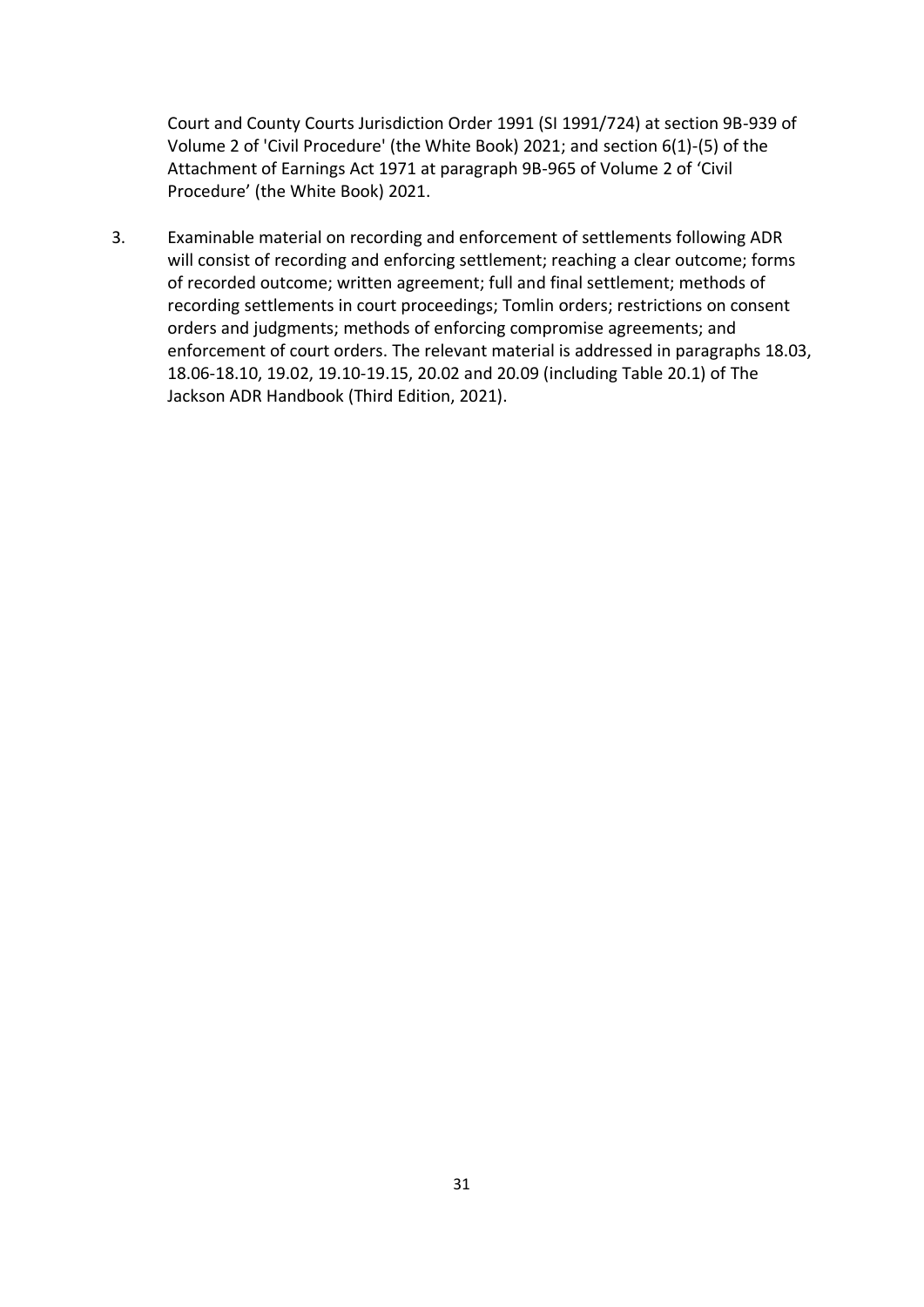### **23 Costs**

- 1. costs orders in civil cases
- 2. standard and indemnity costs
- 3. summary and detailed assessment of costs
- 4. interim costs orders

- 1. Examinable material on costs orders in civil cases will consist of general rules about costs; costs budgets; court's discretion as to costs; the costs which are within the court's discretion - costs of and incidental to; reasons; the indemnity principle; costs orders - order displacing the general rule - a different order; costs orders - orders which the court may make; costs orders - party must pay a proportion of another party's costs; costs orders - issue-based orders; the general rule - successful and unsuccessful parties; cases where there is success both ways (claims and counterclaims and costs of issues); all the circumstances; whether a party has succeeded on part of its case; admissible offer to settle; conduct of all the parties; party conduct - unreasonable refusal to agree to ADR; party conduct - conduct before the proceedings; successful defendant's costs payable by unsuccessful defendant (*Sanderson* and *Bullock* orders); fees of counsel; time for complying with an order for costs; court's powers in relation to misconduct; qualified one-way costs shifting; effect of qualified one-way costs shifting; exceptions to qualified one-way costs shifting where permission not required; exceptions to qualified one-way costs shifting where permission required; fundamentally dishonest; costs and costs shifting in ADR; and liability to pay for an ADR process. The relevant material is addressed in CPR 44.1, 44.2, 44.7, 44.11, 44.13-16; PD 44 paragraphs 3-5; the commentary at paragraphs 44.2.3 (first, sixth and seventh sub-paragraphs), 44.2.4, 44.2.5, 44.2.6 (first sub-paragraph), 44.2.7 (first sub-paragraph), 44.2.8 (first subparagraph), 44.2.10 (first two sub-paragraphs), 44.2.13 (first three sub-paragraphs), 44.2.14 (first two sub-paragraphs), 44.2.17 (first two sub-paragraphs), 44.2.18 (first three sub-paragraphs), 44.2.19 (first and fourth sub-paragraphs), 44.2.20, 44.2.24, 44.2.25 (first and third sub-paragraphs), 44.2.28 (first, second, third, fourth, fifth and sixth sub-paragraphs) and 44.16.2 of Volume 1 of 'Civil Procedure' (the White Book) 2021; and paragraphs 10.01 and 10.03 of The Jackson ADR Handbook (Third Edition, 2021). Students should also be able to refer to the following specific leading case authorities by name: *Sanderson, Bullock.*
- 2. Examinable material on standard and indemnity costs will consist of basis of assessment; costs on the indemnity basis; costs on the standard basis; and factors to be taken into account in deciding the amount of costs. The relevant material is addressed in CPR 44.3, 44.4; and PD 44 paragraph 6.
- 3. Examinable material on summary and detailed assessment of costs will consist of procedure for assessing costs; when the court should consider whether to make a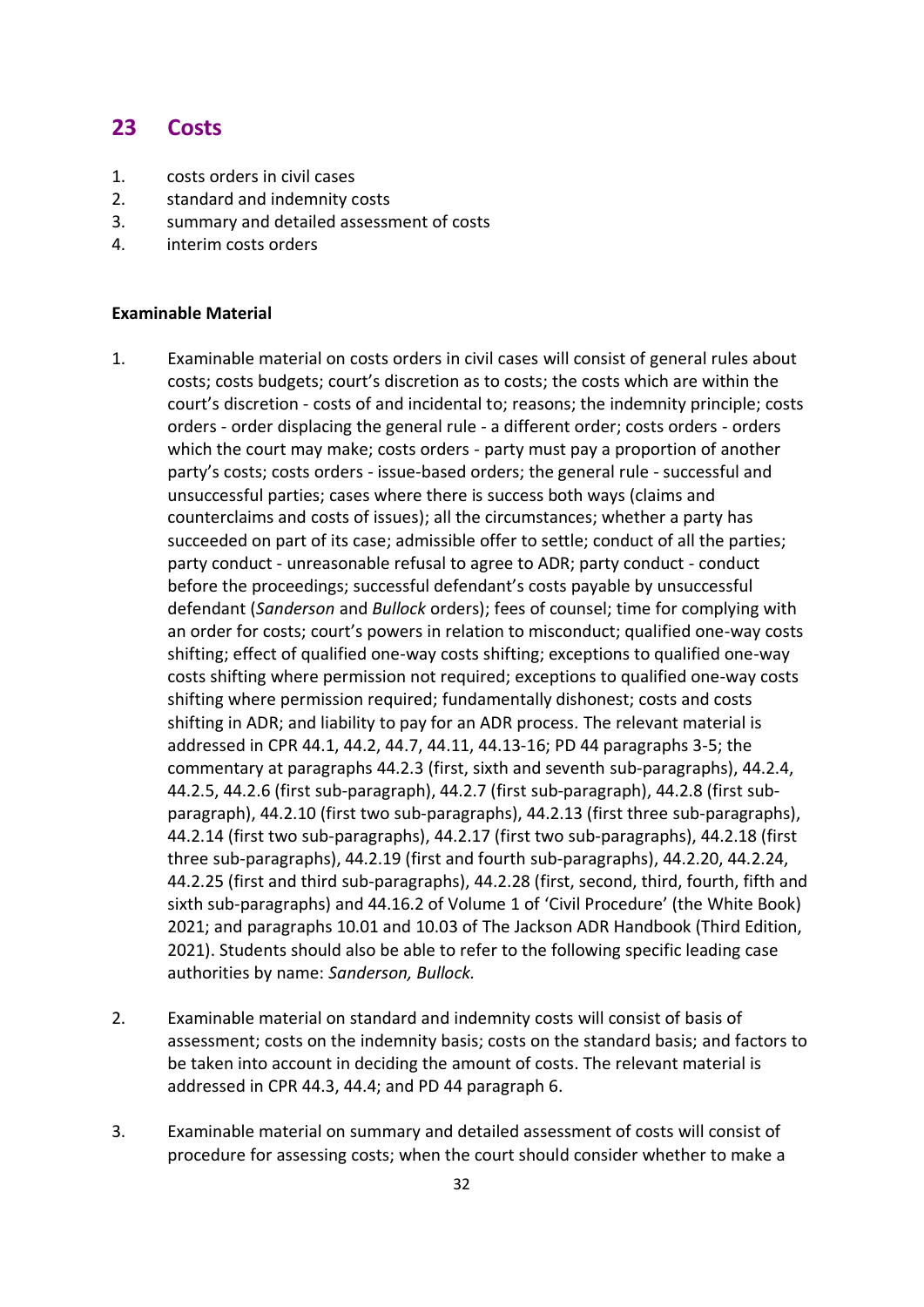summary assessment; timing of summary assessment; duty of parties and legal representatives; time when detailed assessment may be carried out; and no stay of detailed assessment where there is an appeal. The relevant material is addressed in CPR 44.6, CPR 47.1-2; and PD 44 paragraph 8, 9.1-9.2, 9.5(1), (2) and (4), and 9.6.

4. Examinable material on interim costs orders will consist of payment on account of costs. The relevant material is addressed in paragraph 44.2.12 (first two subparagraphs) of Volume 1 of 'Civil Procedure' (the White Book) 2021.